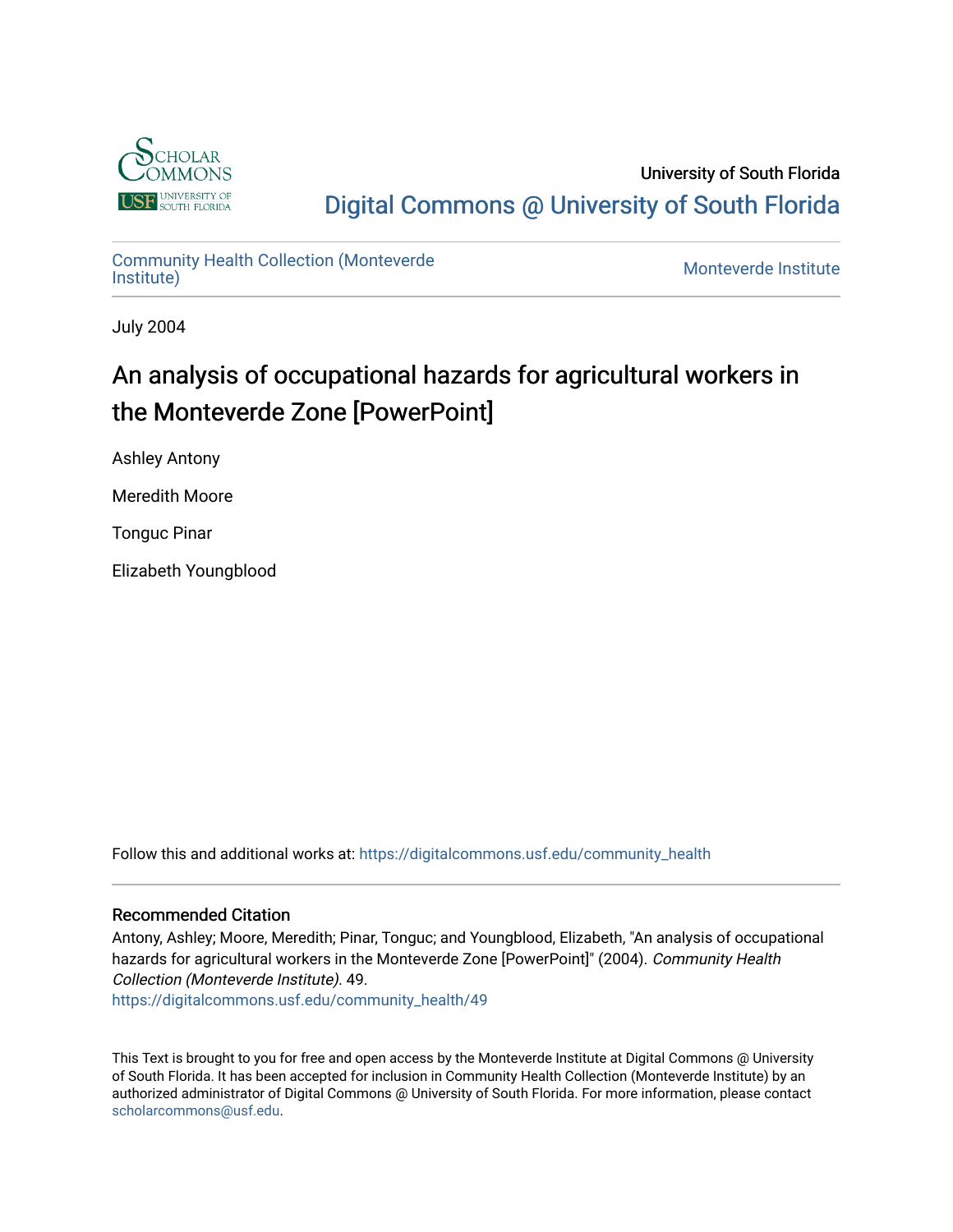#### An Analysis of Occupational Hazards for Agricultural Workers in the Monteverde Zone

**Ashley Antony,** Harvard College **Meredith Moore,** University of South Florida **Tonguc Pinar,** Harvard Medical School **Elizabeth Youngblood,** Mt. Holyoke College

nstituto Monteverde

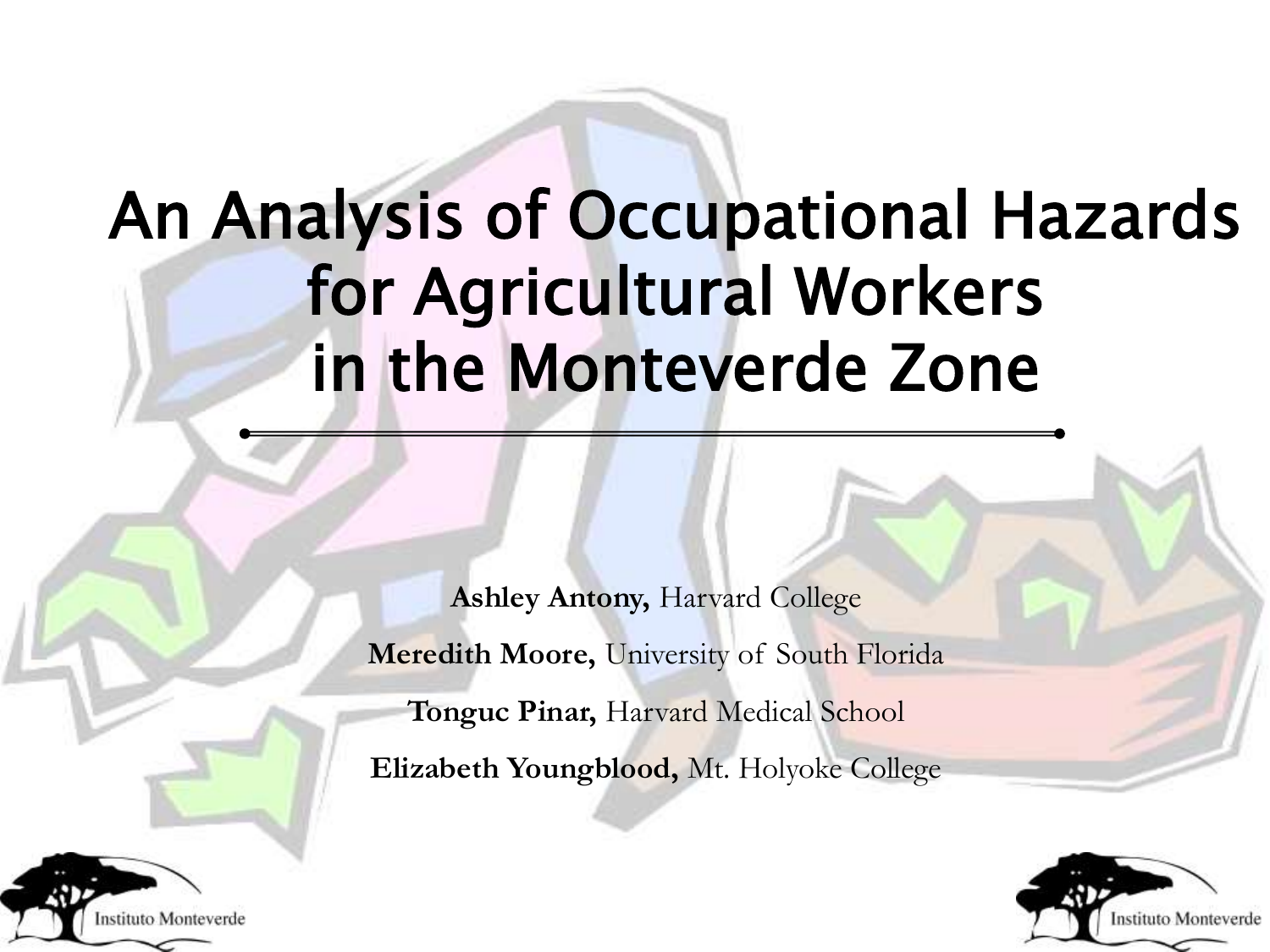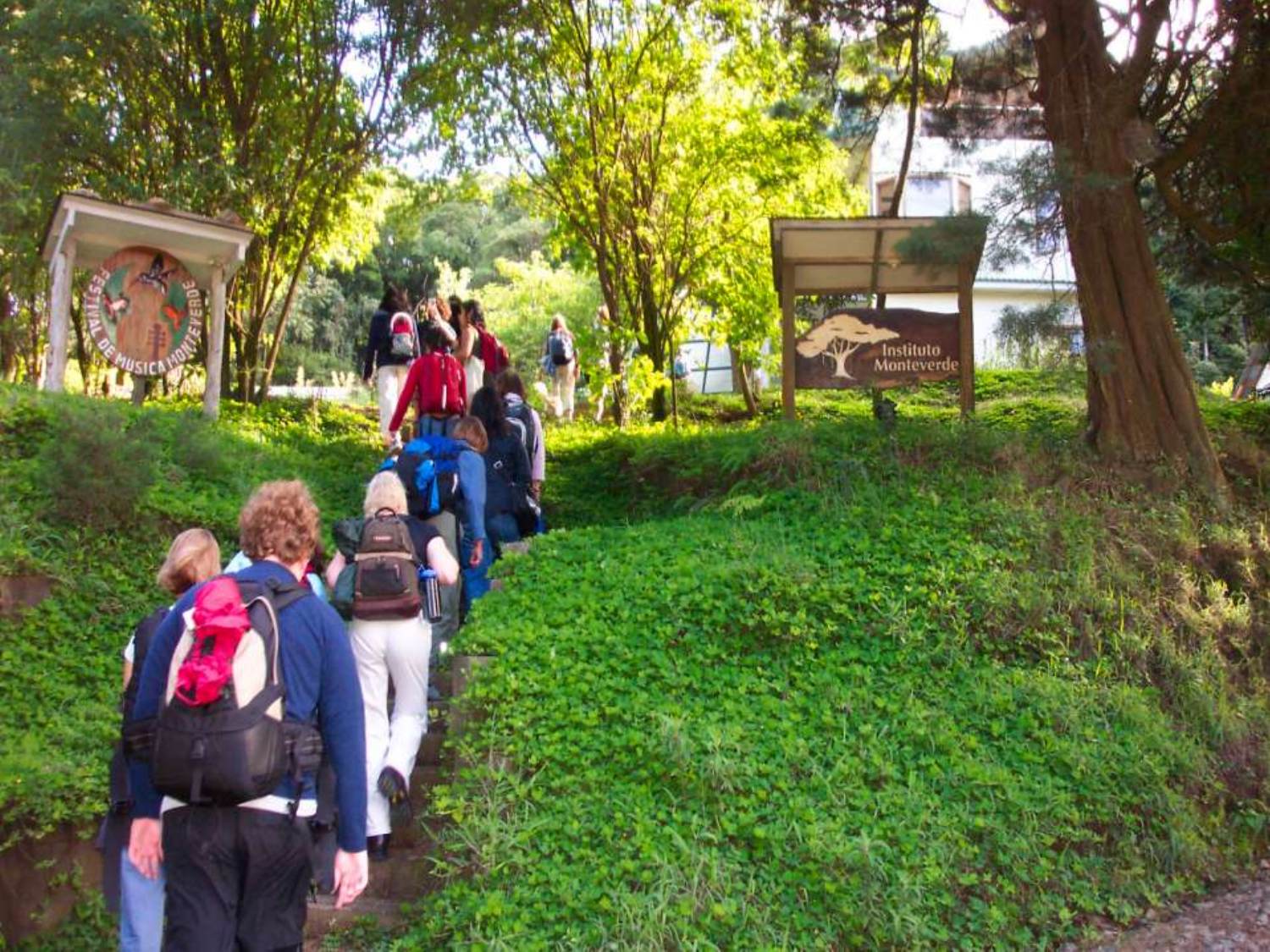## Our Goals:

- To determine general demographic information of participants
- To collect an illness/injury recall, an occupational history, and a basic migration history for a two-year period
- To record a typical 24-hour workday period
- To share a descriptive summary with the community at large and MVI
- To discuss our research with the community and receive input for future research topics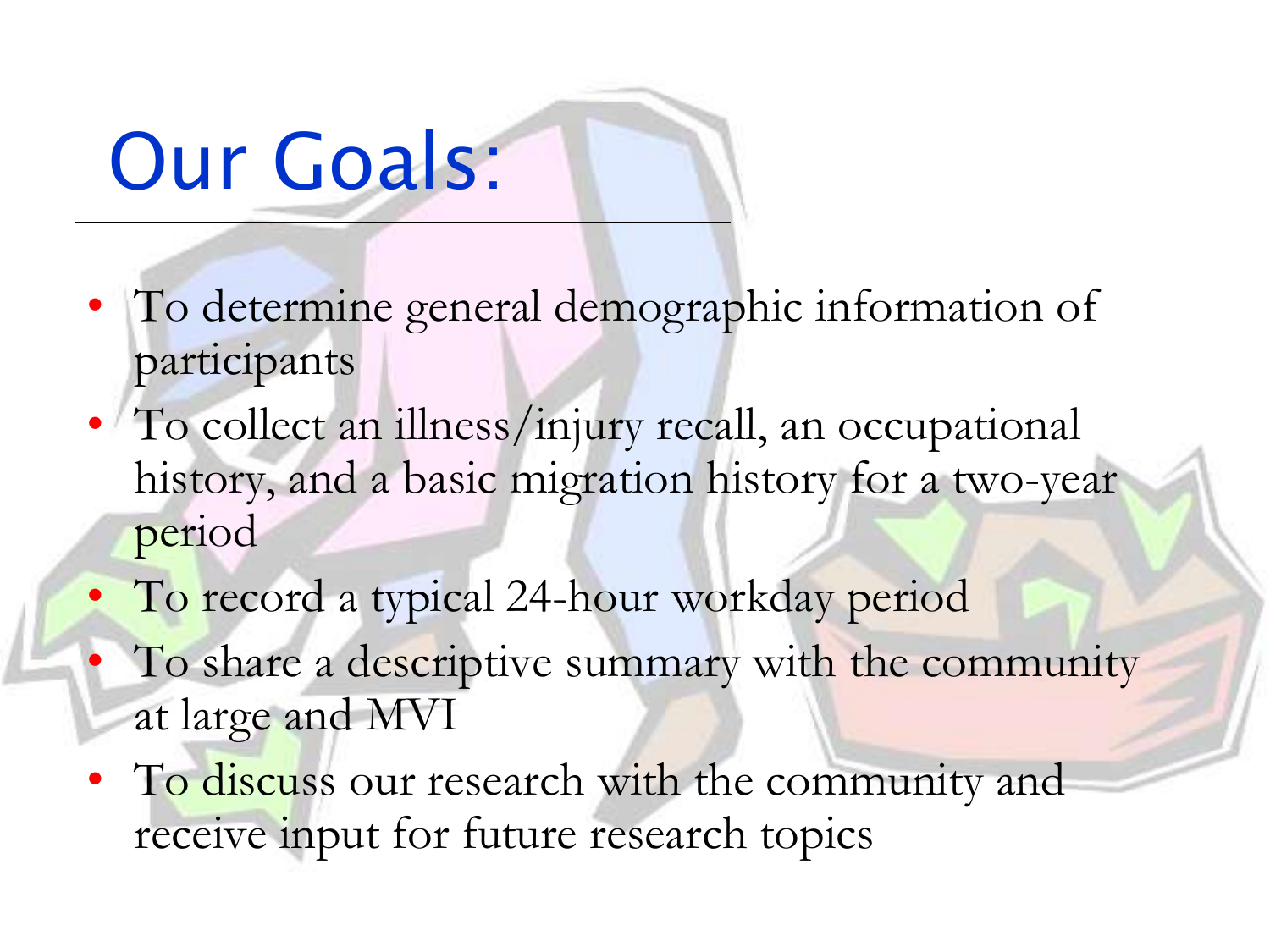# Methods: Who?



11 Native and Non-native Male Hired Agricultural Workers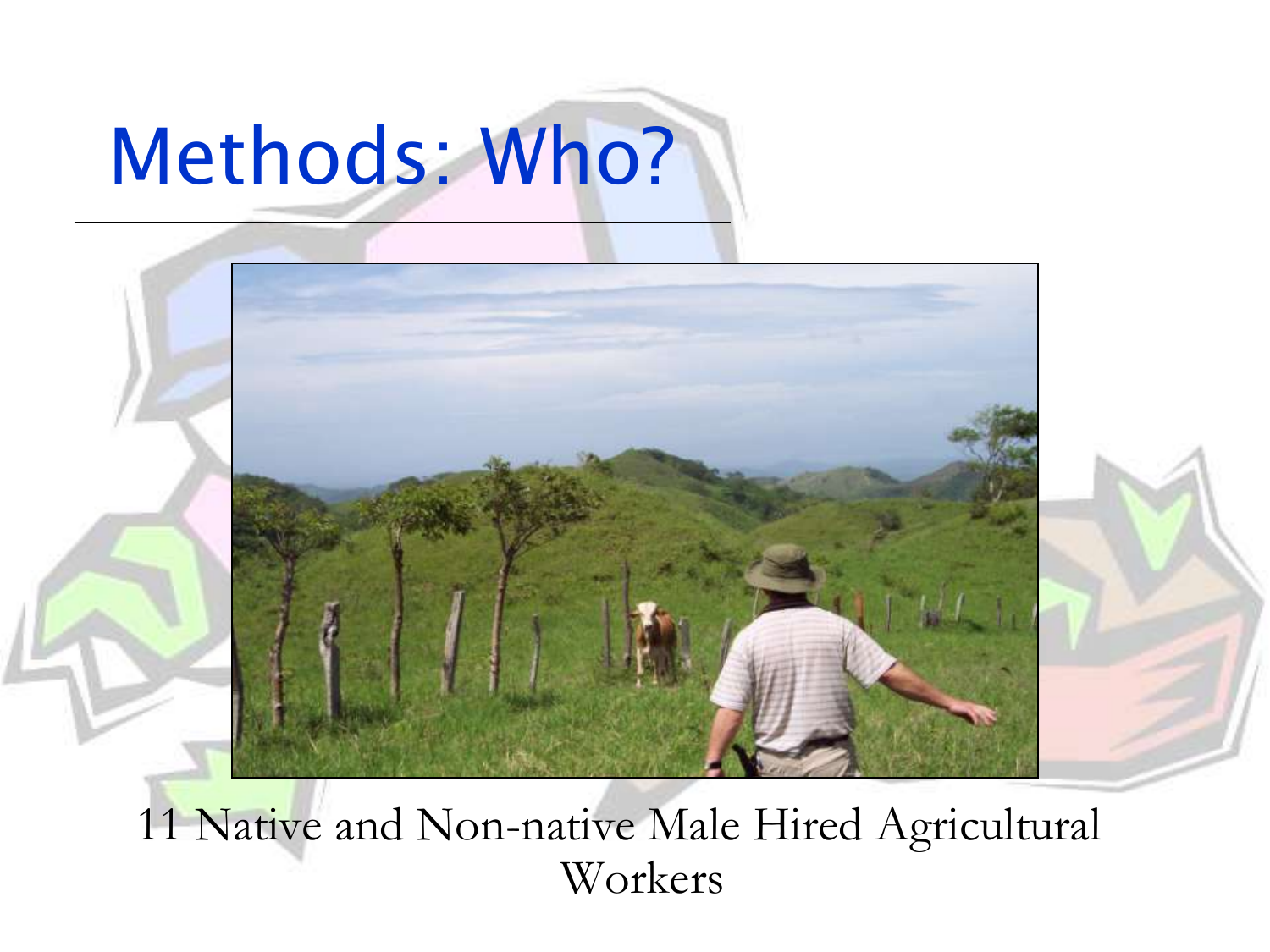# Methods: What?

• Convenience, cross-sectional sample • One-on-one interviews: –In homes –In social gathering places • Oral Consent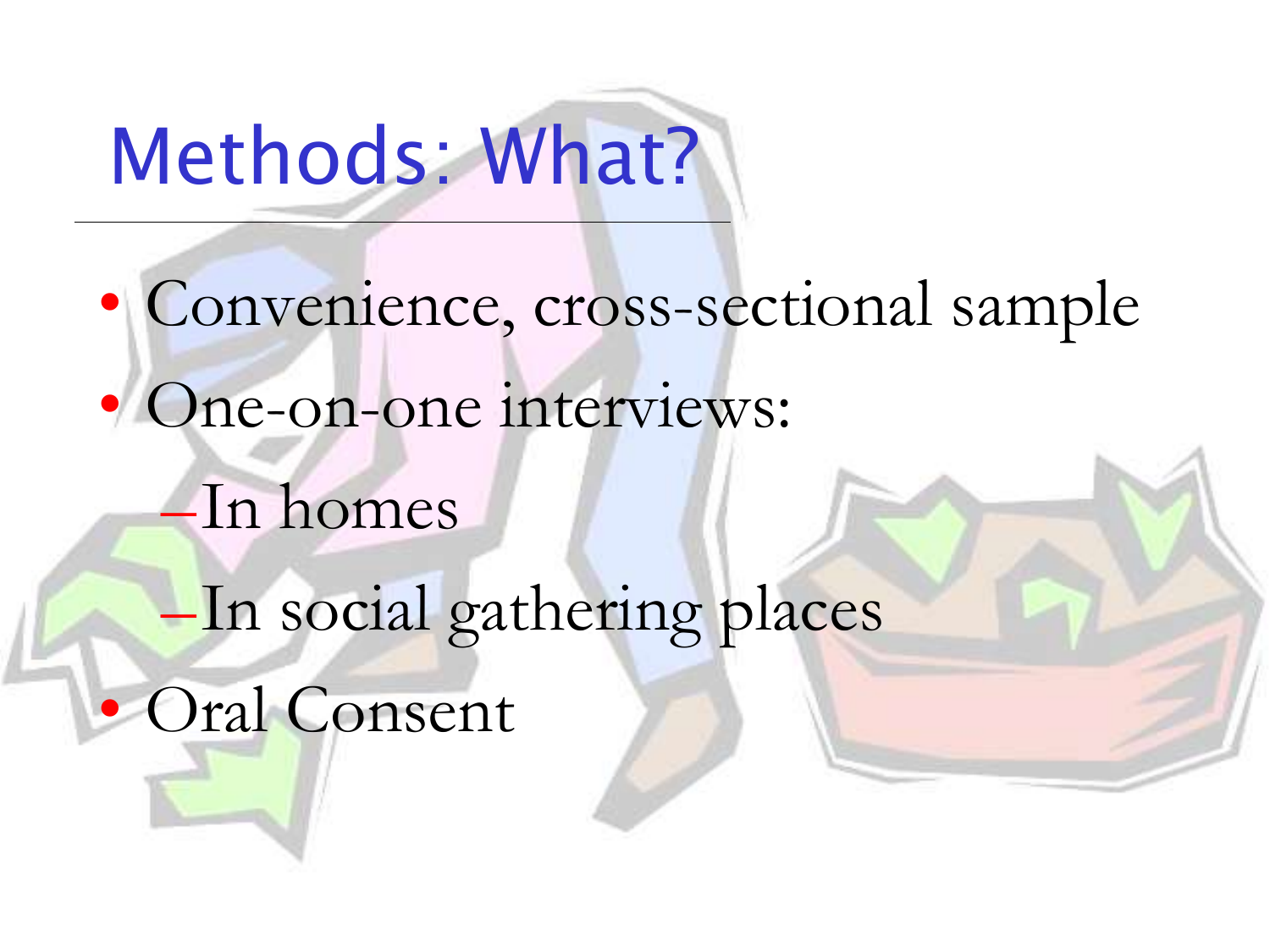# Methods: Icon Calendar

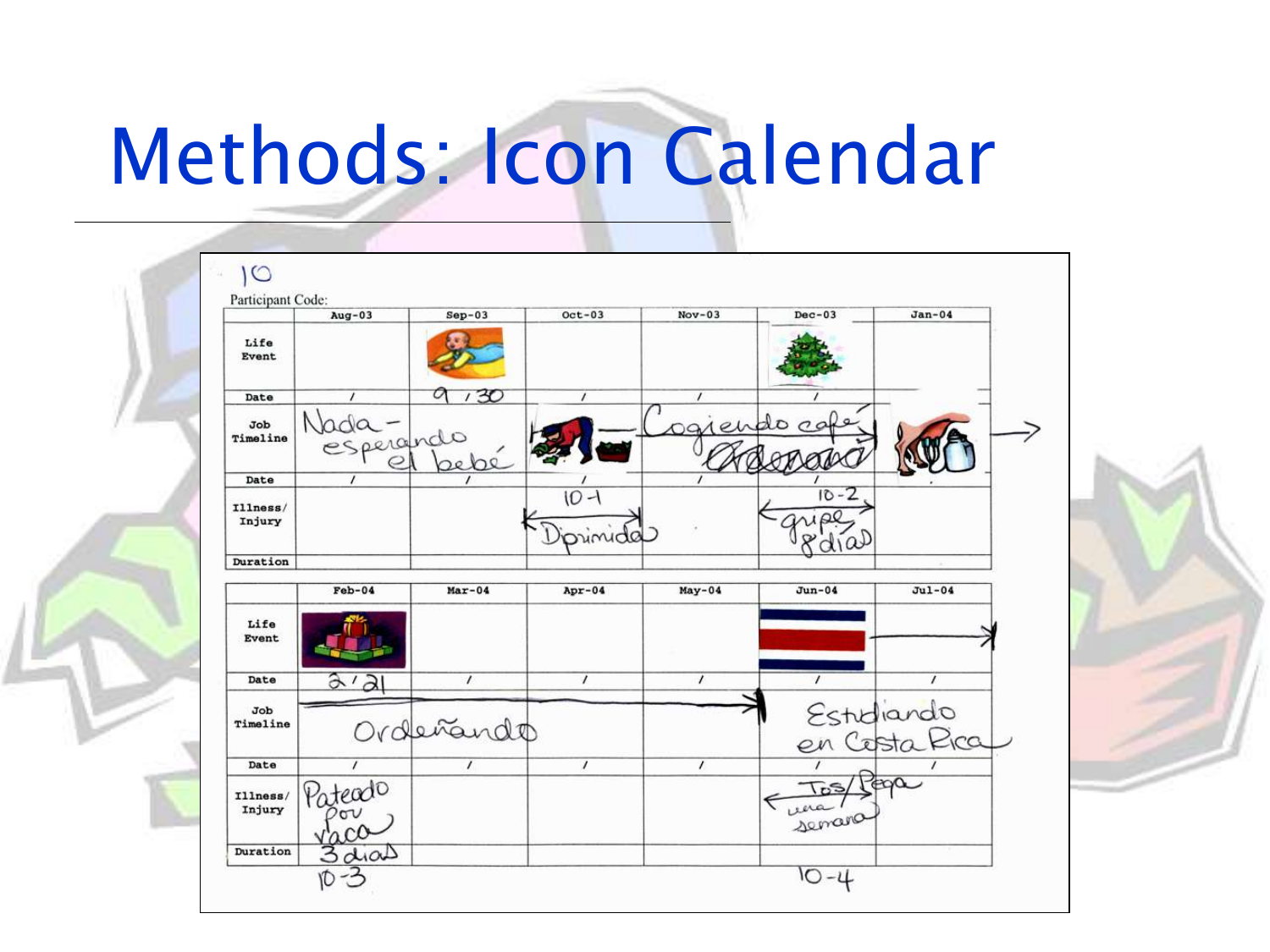# Methods: Recall



| Illosse/Injury<br>Onde | Beacription of<br>Indumy         | Time/Date/Duration | Time off Work | <b>Hadical</b><br>Attention |
|------------------------|----------------------------------|--------------------|---------------|-----------------------------|
| 1 <sup>0</sup>         | Iprimida Cat.                    | $= 0.002$          | Nunca         | ١ñ                          |
| $10 - 2$               |                                  | $Q$ dias           |               |                             |
| $10 - 1$               | $\sqrt{D}$<br>VOLD<br><b>DOV</b> | 100<br>tentre      |               |                             |
|                        |                                  | una<br>senana      | runce         |                             |
|                        |                                  |                    |               | de cados                    |

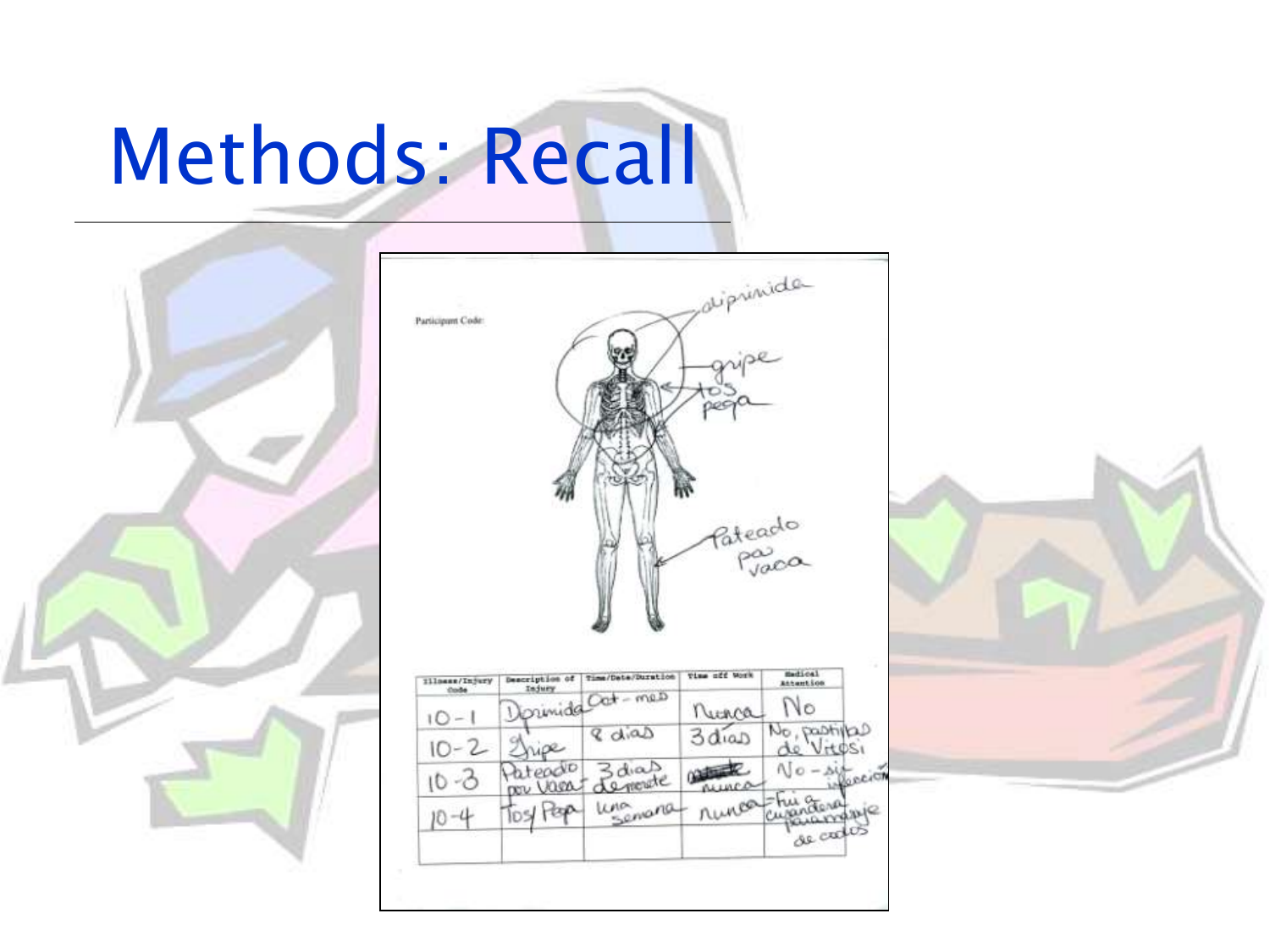# Methods: Daily Schedule

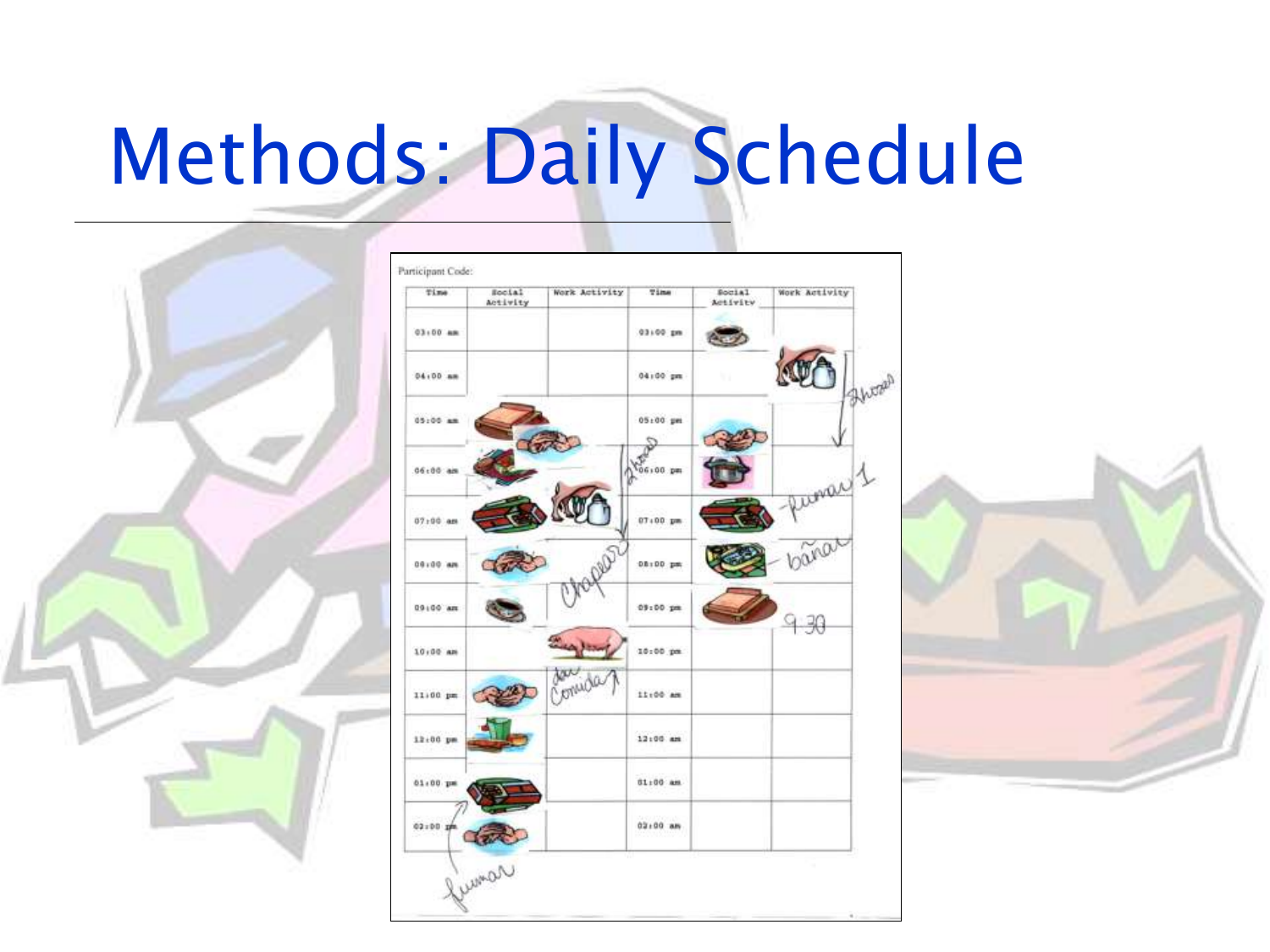#### Methods: Questionnaire

Based on the Rapid Assessment Protocol • Collected information on: – Basic demographics Job Training **Compensation** Work Hazards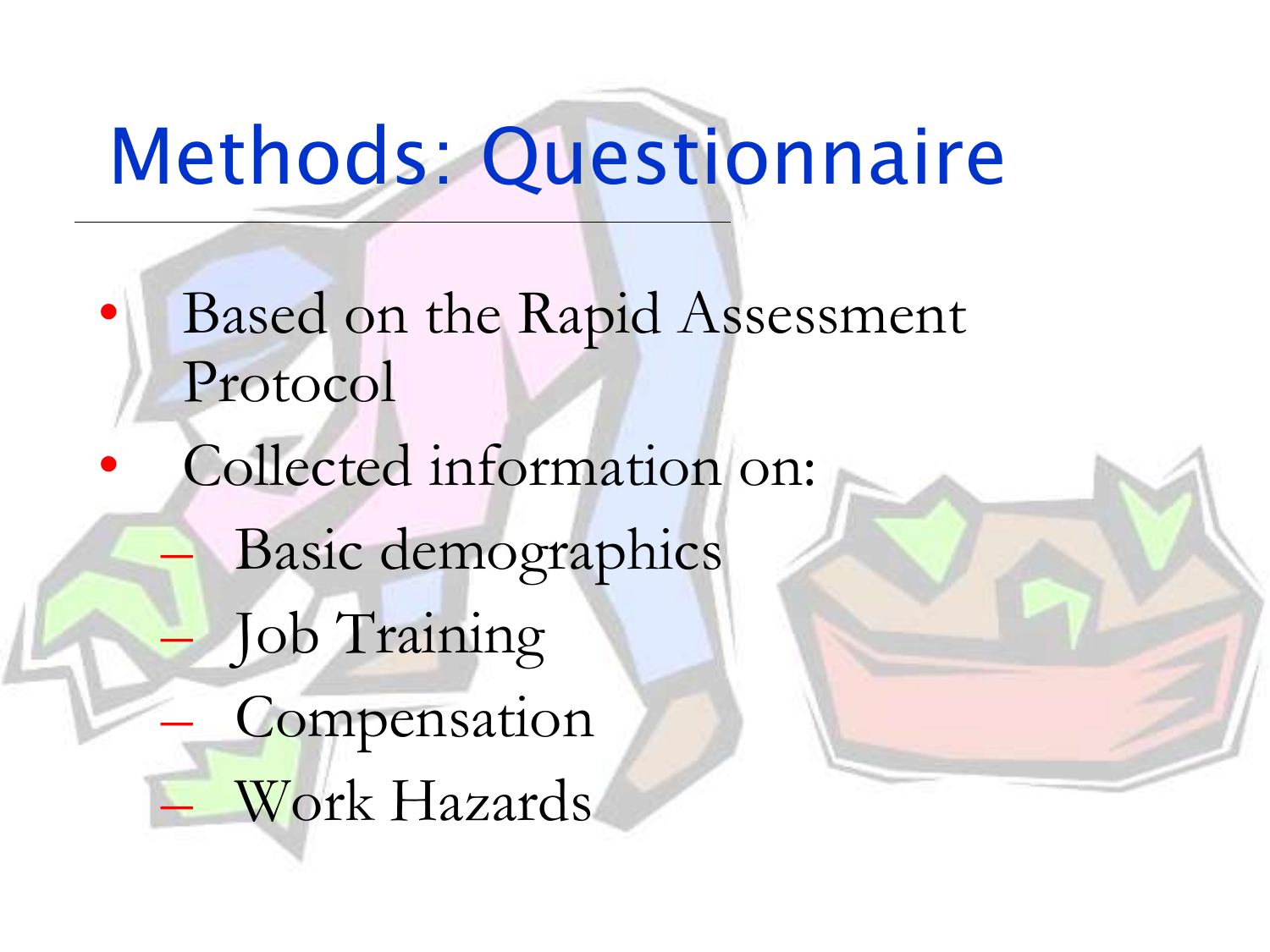- 11 participants
- All male
- Over 18 years of

age

• Average age: 35.2

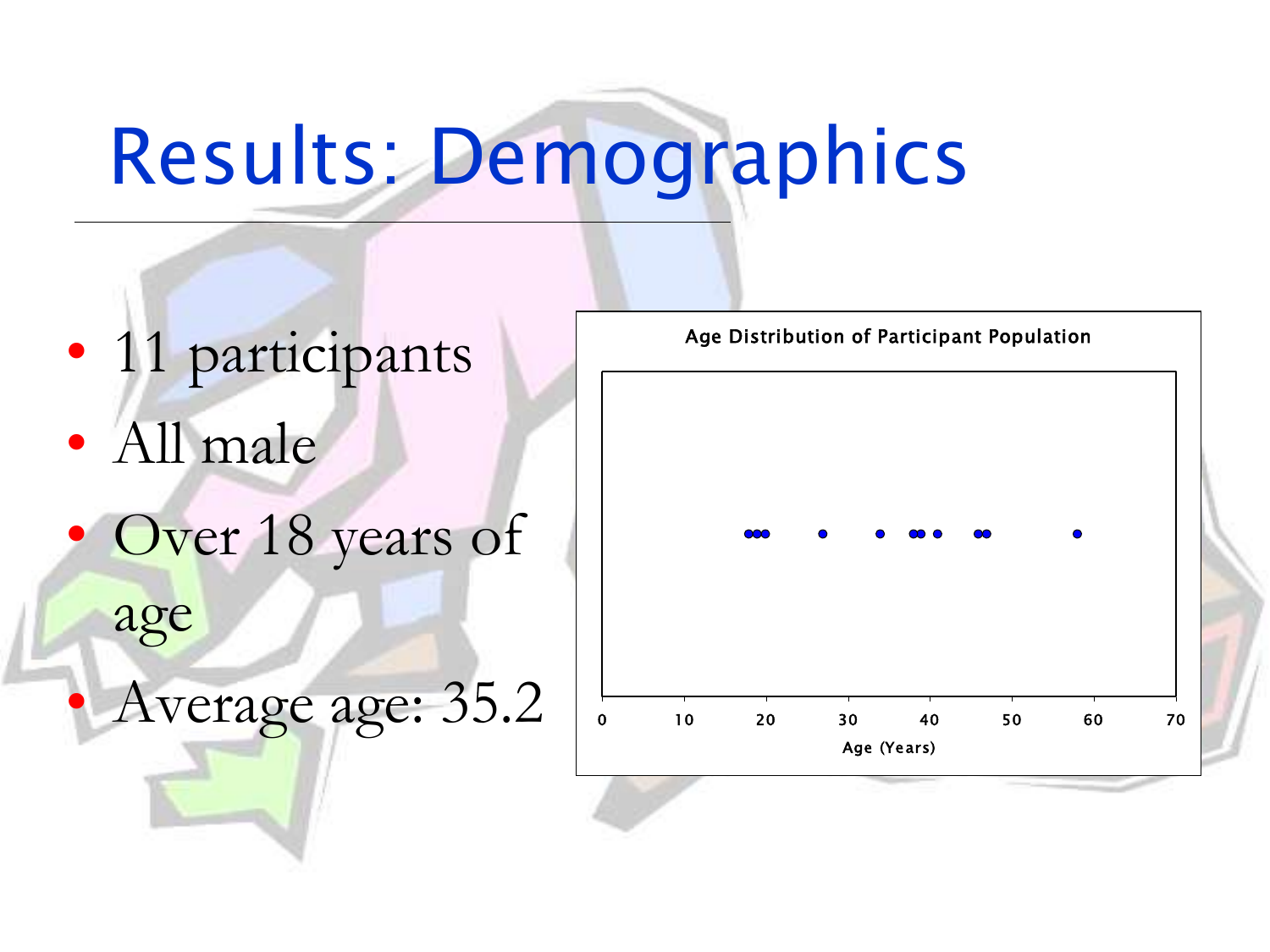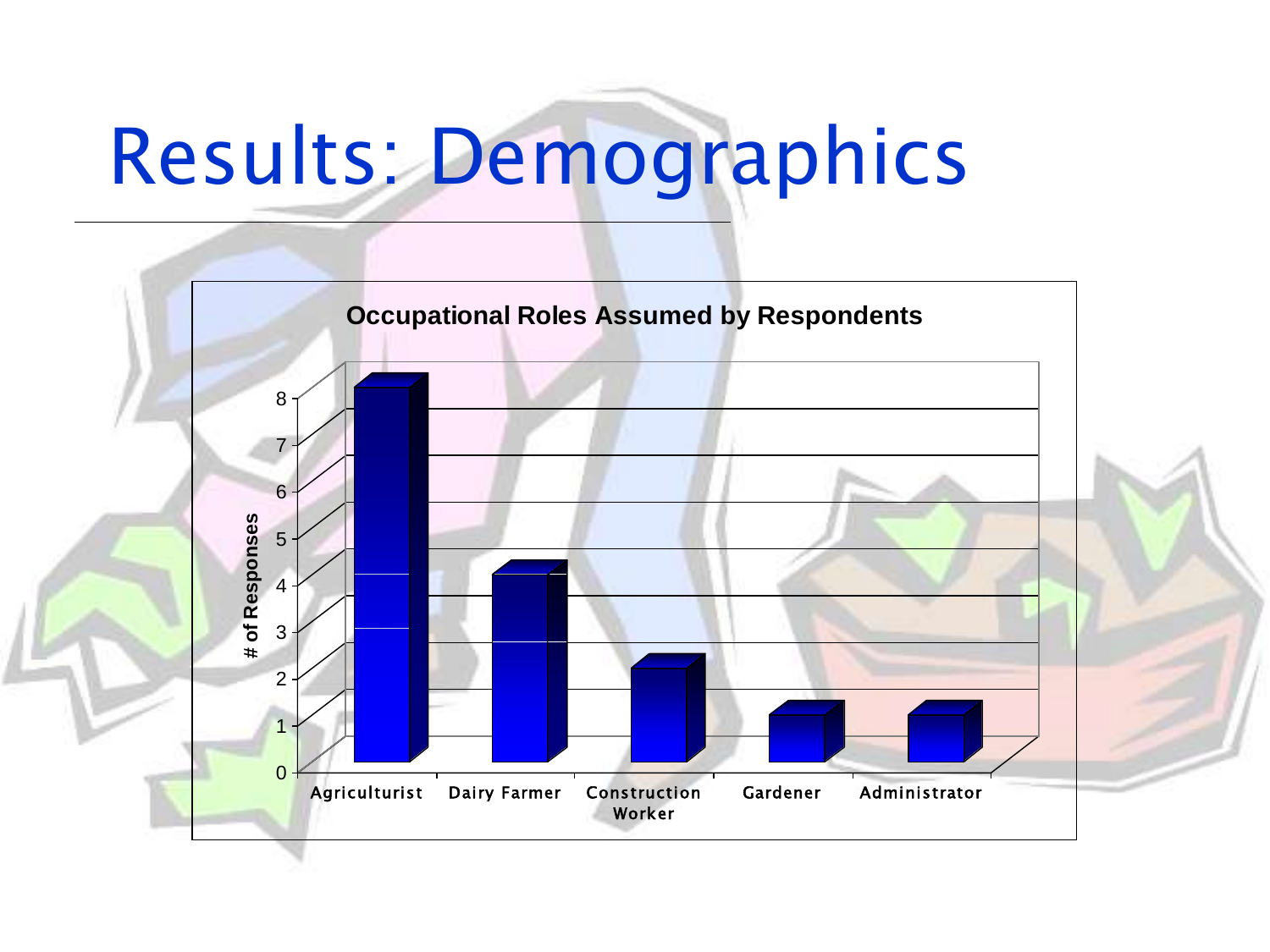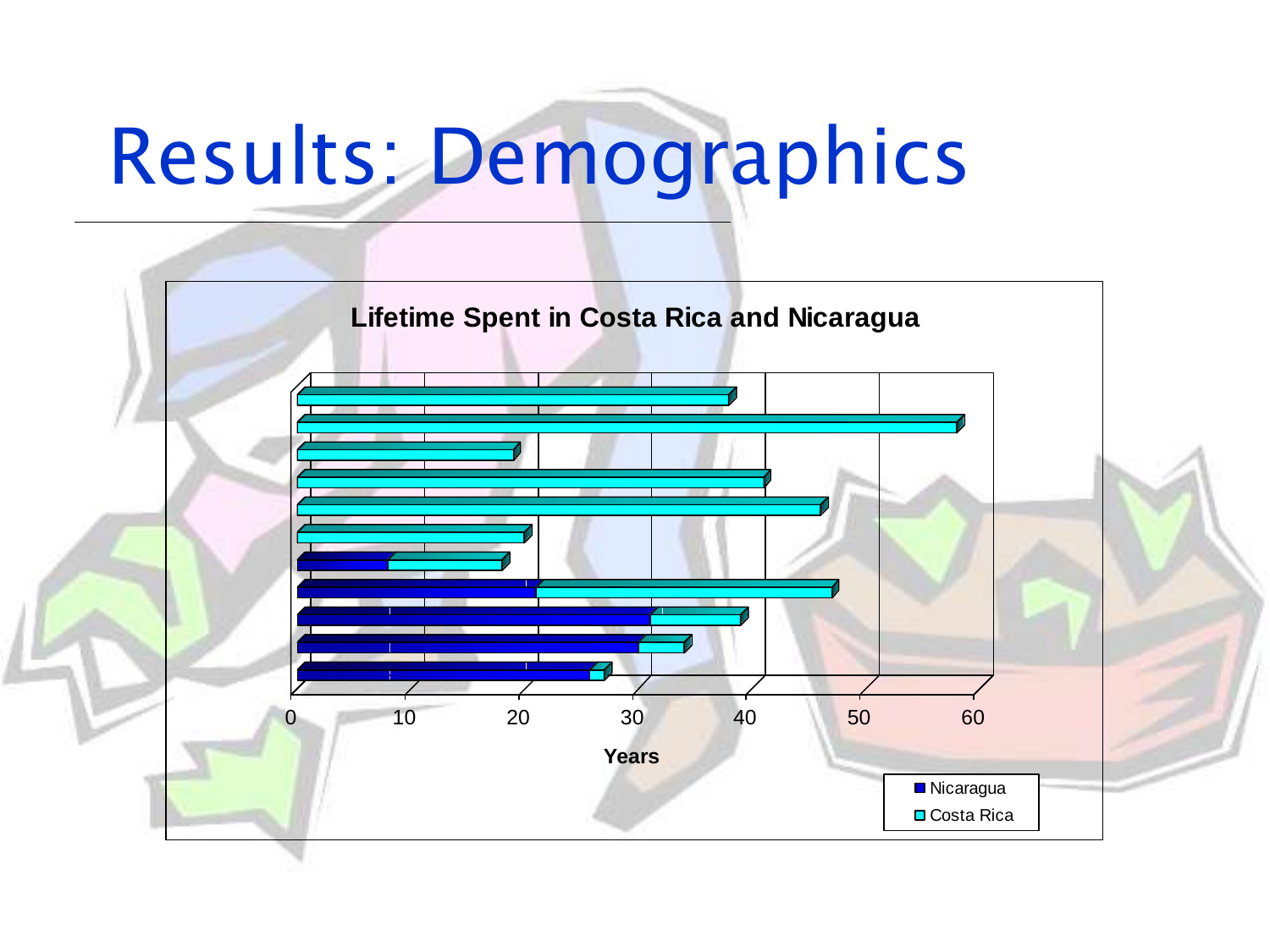• 3 single, 8 married or with partner • Average of 1.9 children, mode  $= 1$ • 9 participants have children –Of those, 7 live with all of their children

• Average classroom education: 4.4 yrs.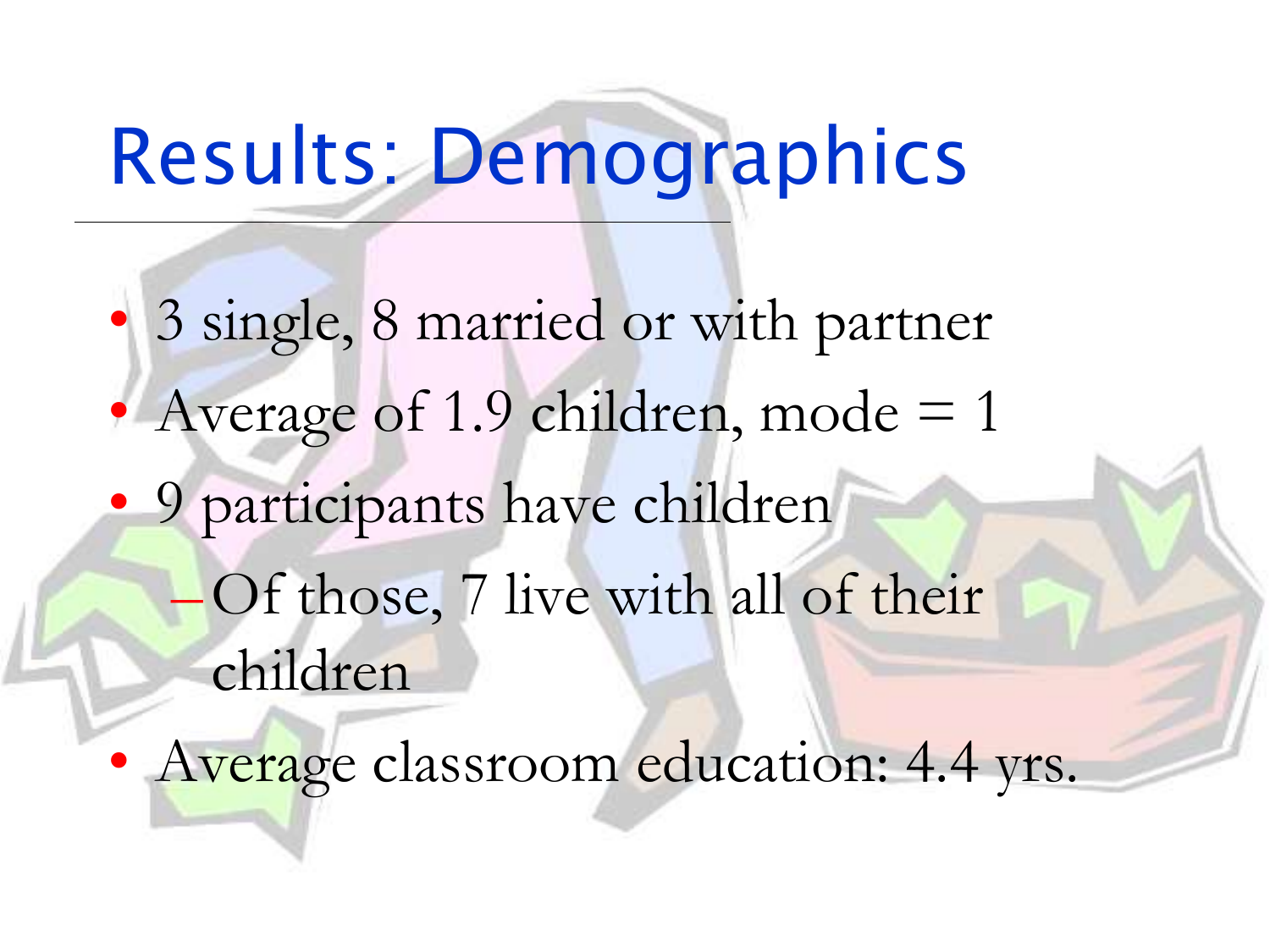## Results: Icon Calendar

- 10 injuries/illnesses reported in the same month as major life or job event
- 8 job events reported in the same month as a major life event
- Due to:
	- Success of icon calendar as memory anchor?
	- False recall?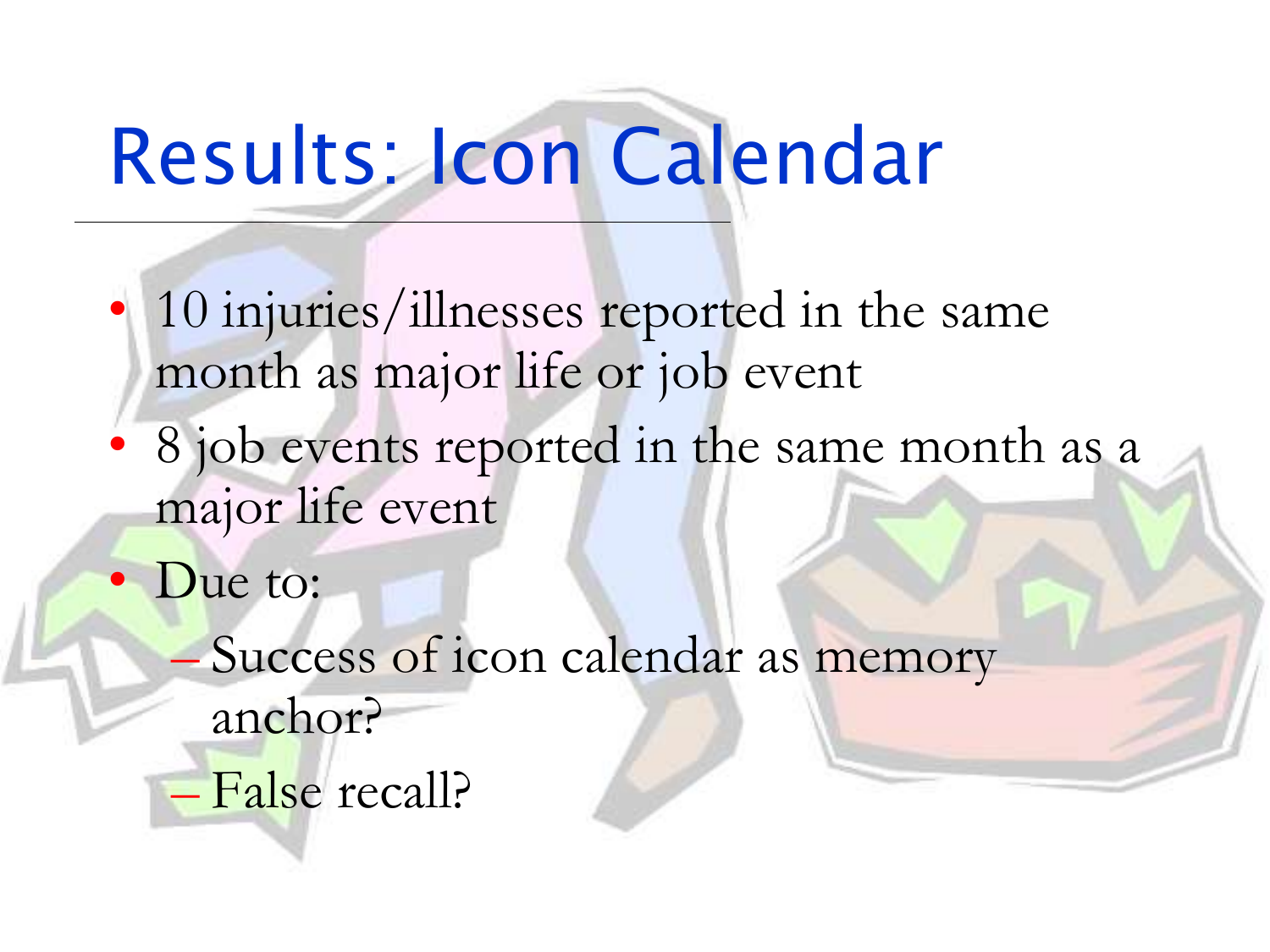## Results: Icon Calendar

• 20 of 27 injuries/illnesses were recorded between March and September

– Months encompassing the rainy season

• 7 accounts of *gripe* between June and September Possible correlation with the rainy season • A combined total of 72 days of symptoms

• **Caveat:**

– We are currently in the rainy season Rainy season could be more memorable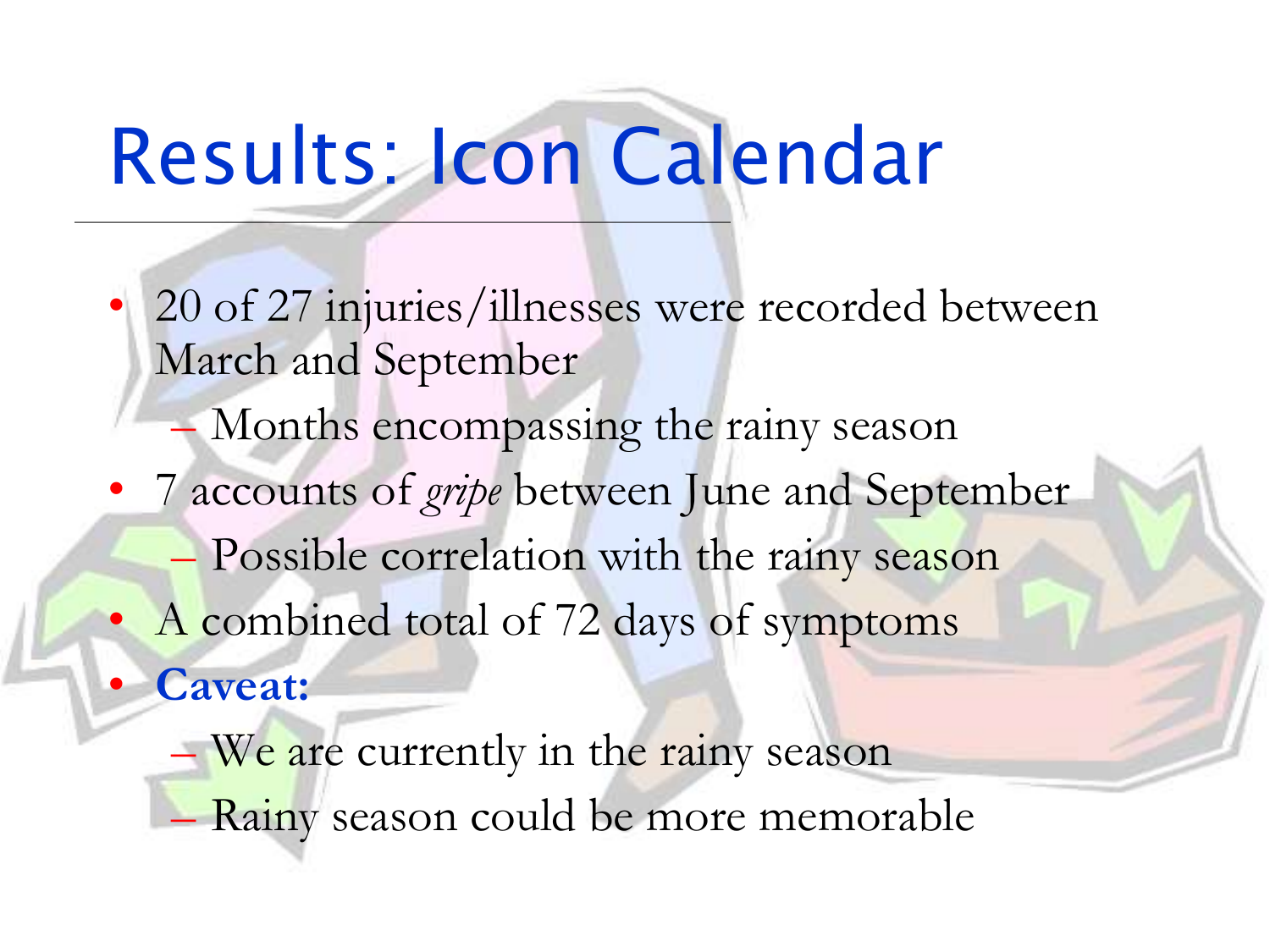## Results: Icon Calendar

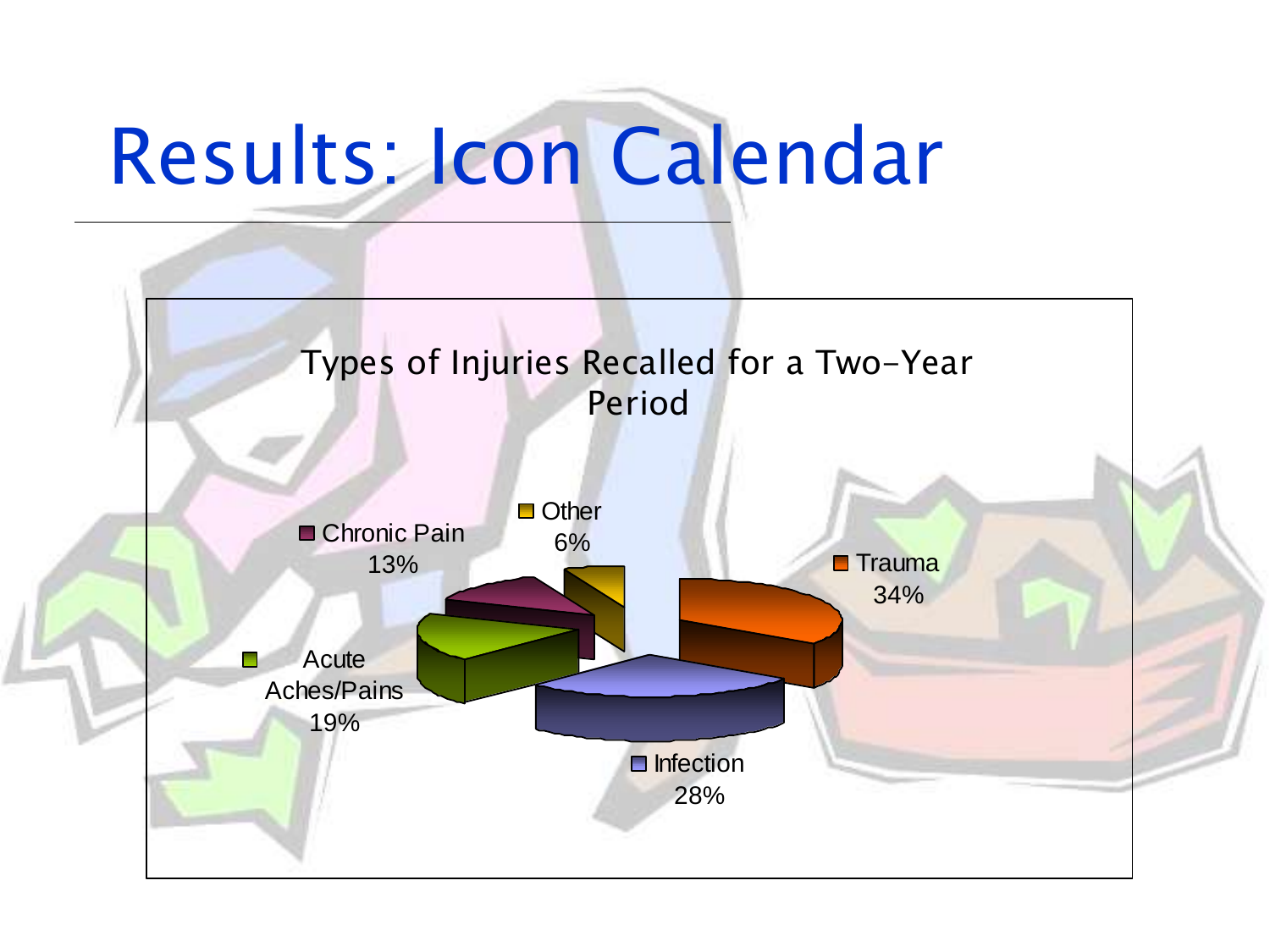## Results: Job Training

- 10 of 11 participants received training • 9 reported on-site training, typically by father
- 2 received formal occupational training in courses or workshops
	- –Both were native Costa Ricans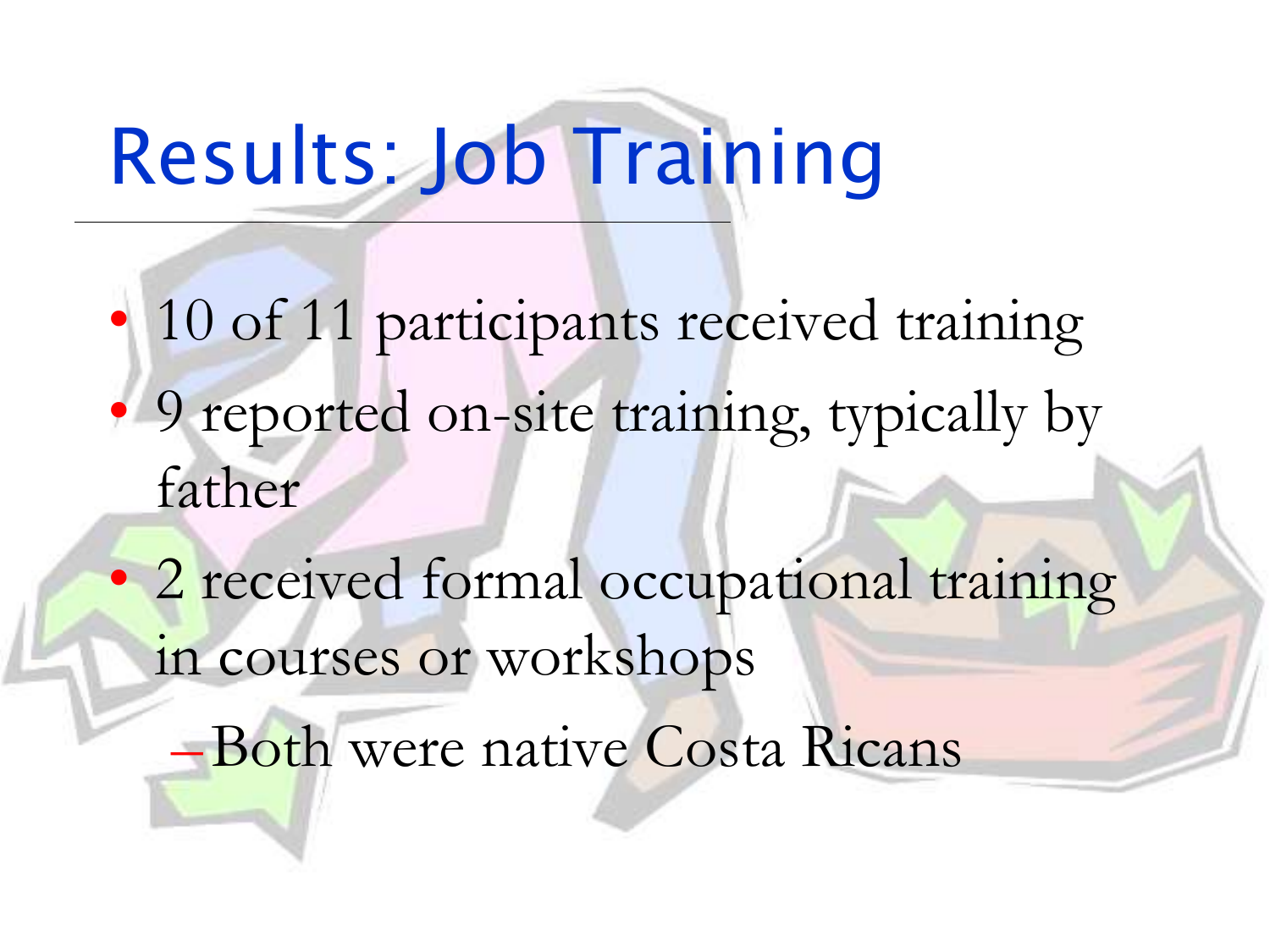### Results: Compensation

• Average work week: 57 hours • Most often, paid every 15 days • 9 of 11 are paid in cash, by the hour • 7 of 11 receive time off for vacation • 9 of 11 have enough time to socialize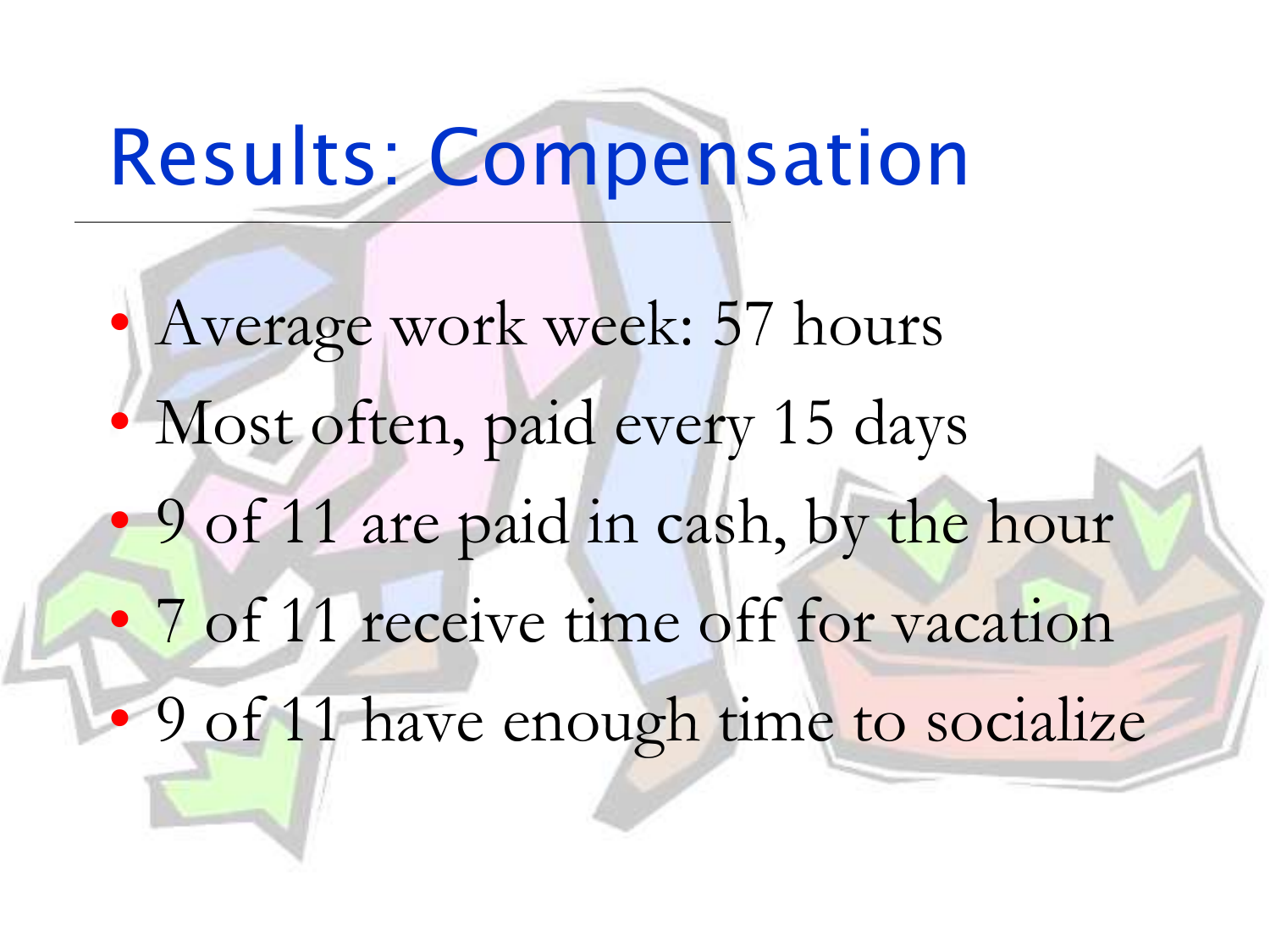• Goal: prioritize hazards based on 4 categories:

– No. of participants exposed – No. of mentions – No. of illnesses/injuries caused to participants Severity of health risk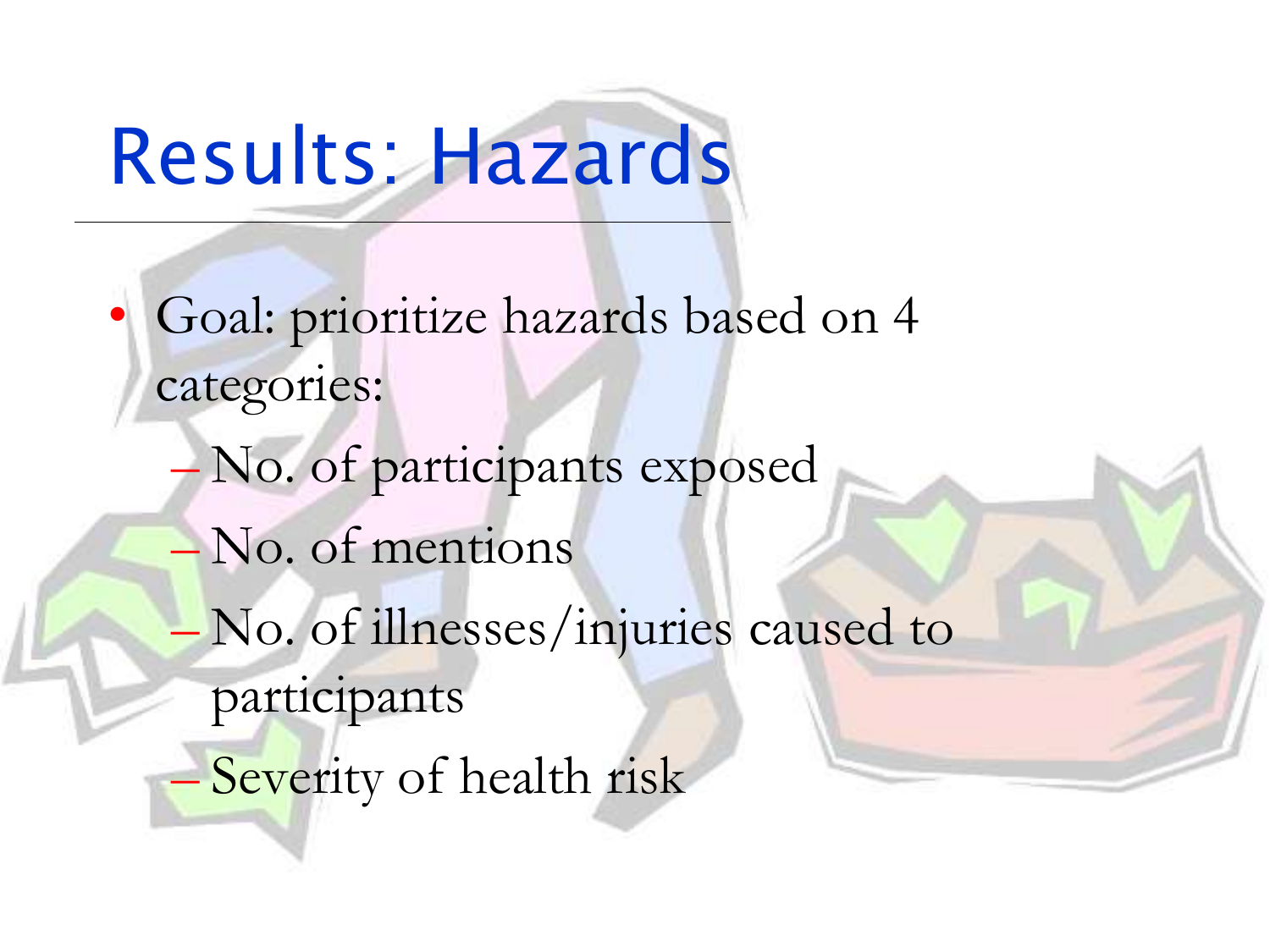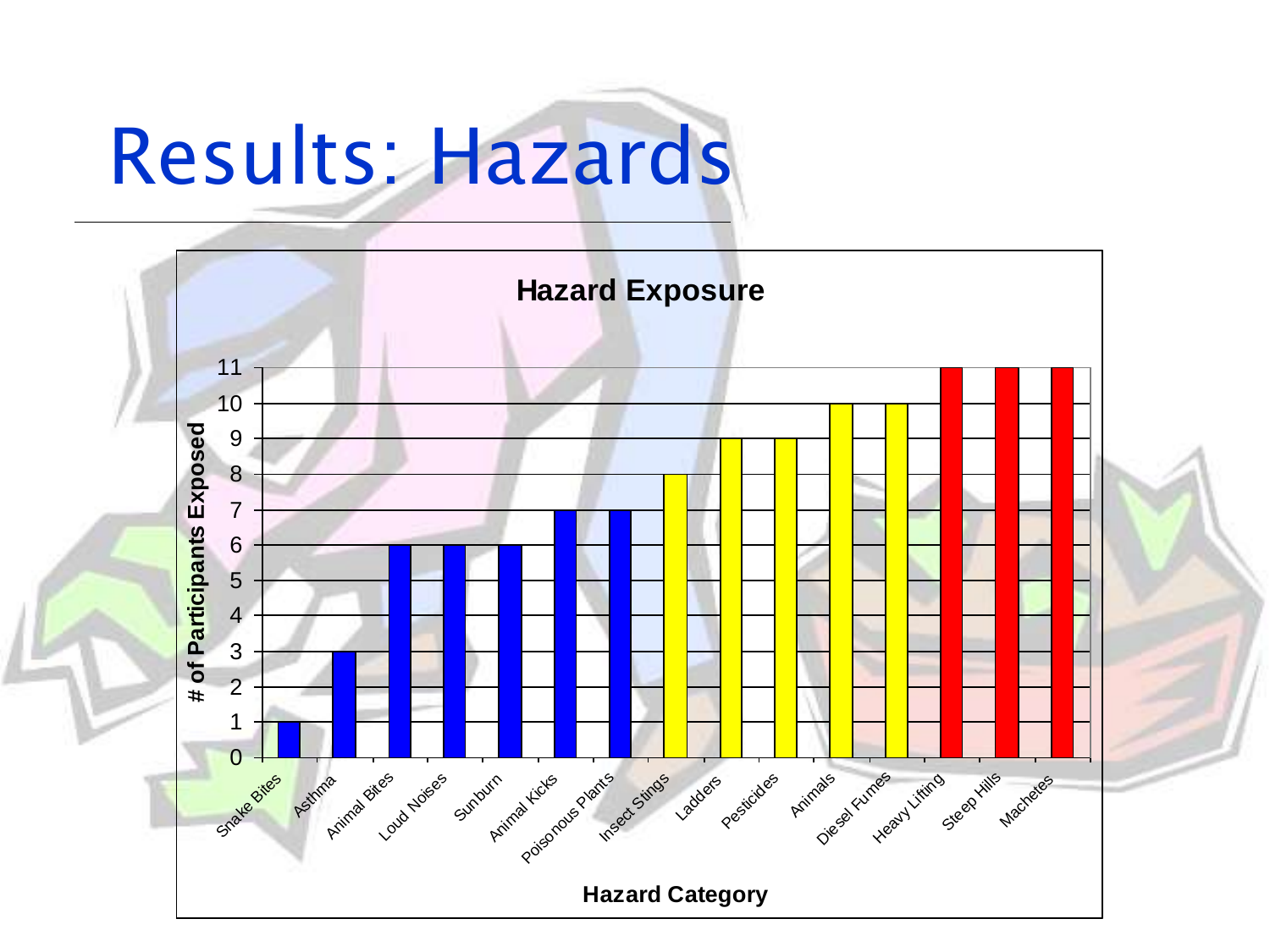- Most often mentioned as concern for participants:
	- Animals, Pesticides, Heavy Lifting
- Reportedly caused the most illnesses/injuries in recall
	- Heavy Lifting, Pesticides, Machete, Animals
	- Most serious health risks:
		- Pesticides, Machete, Heavy Lifting, Snake Bite, Animals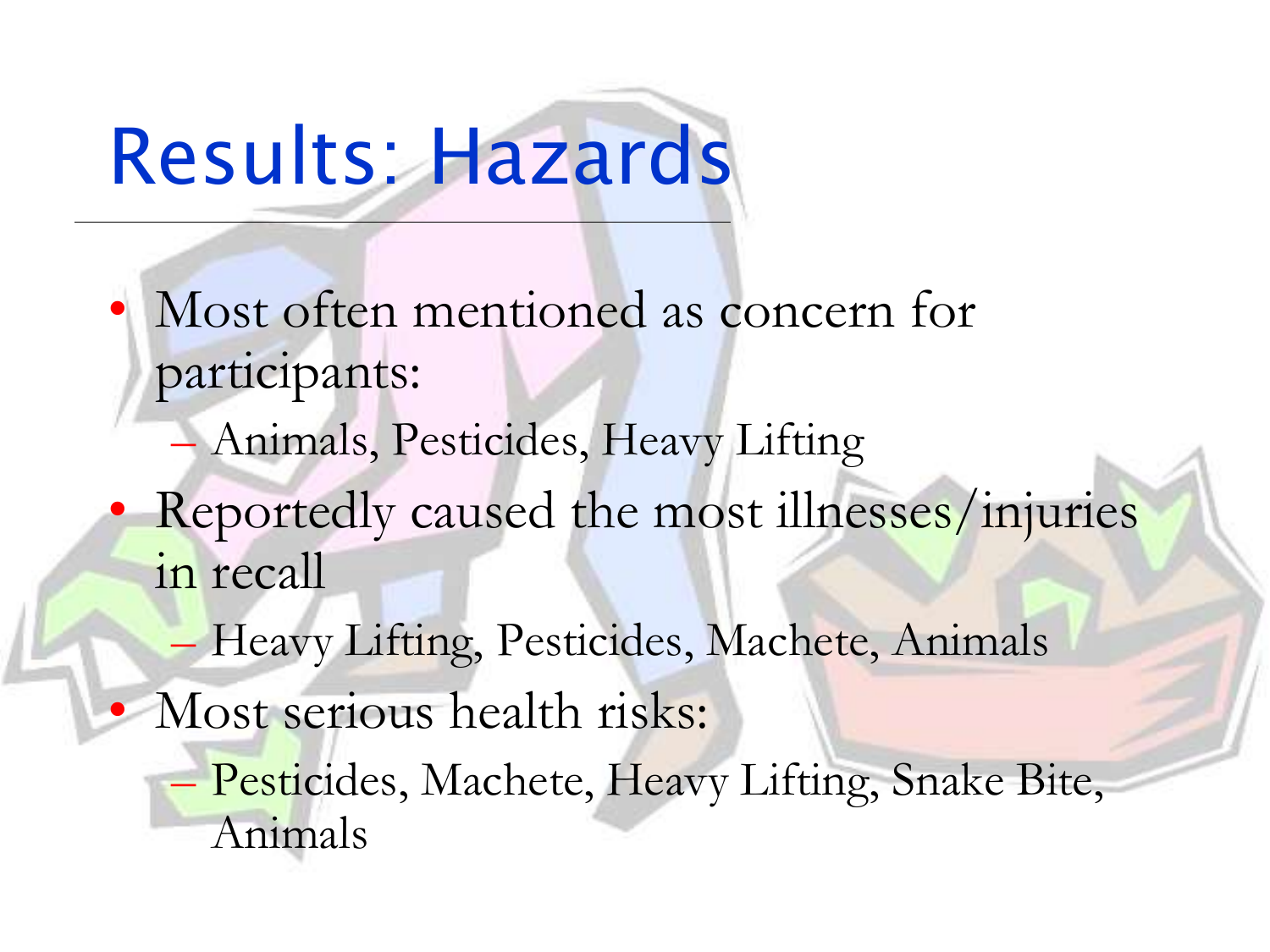- Community members generally agreed with our consensus list: (in order)
	- –**Pesticides**
	- –**Machete**
	- –**Heavy Lifting**
	- –**Animals**
	- Future targeting for:
- Research
- Education
- **Intervention**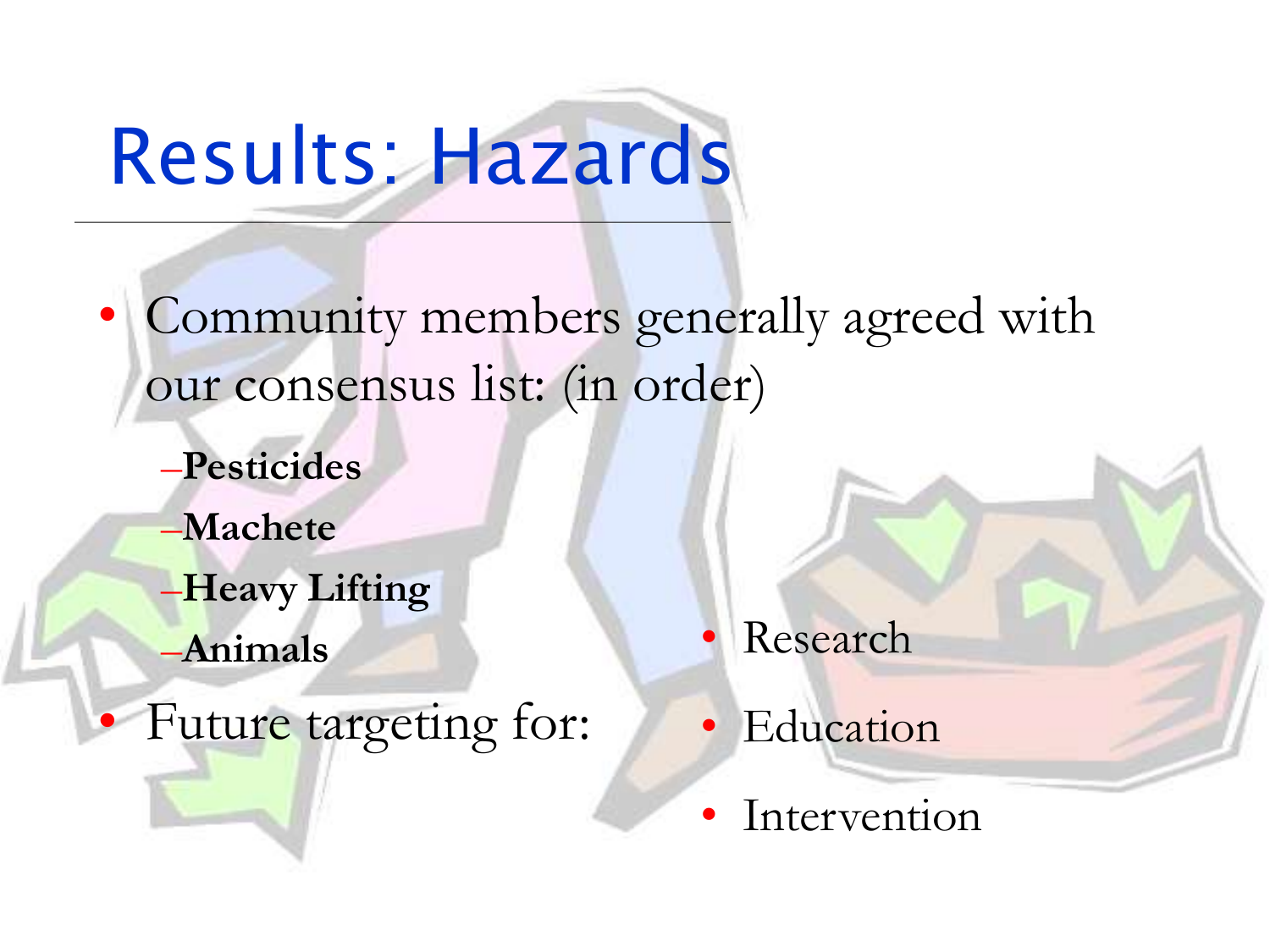#### Benefits: Instrument

- Previously tested in Costa Rica Icons were sensitive to limited literacy of our target population
- Non-threatening
- Allowed for a more comprehensive look at the multifaceted realities faced by agricultural workers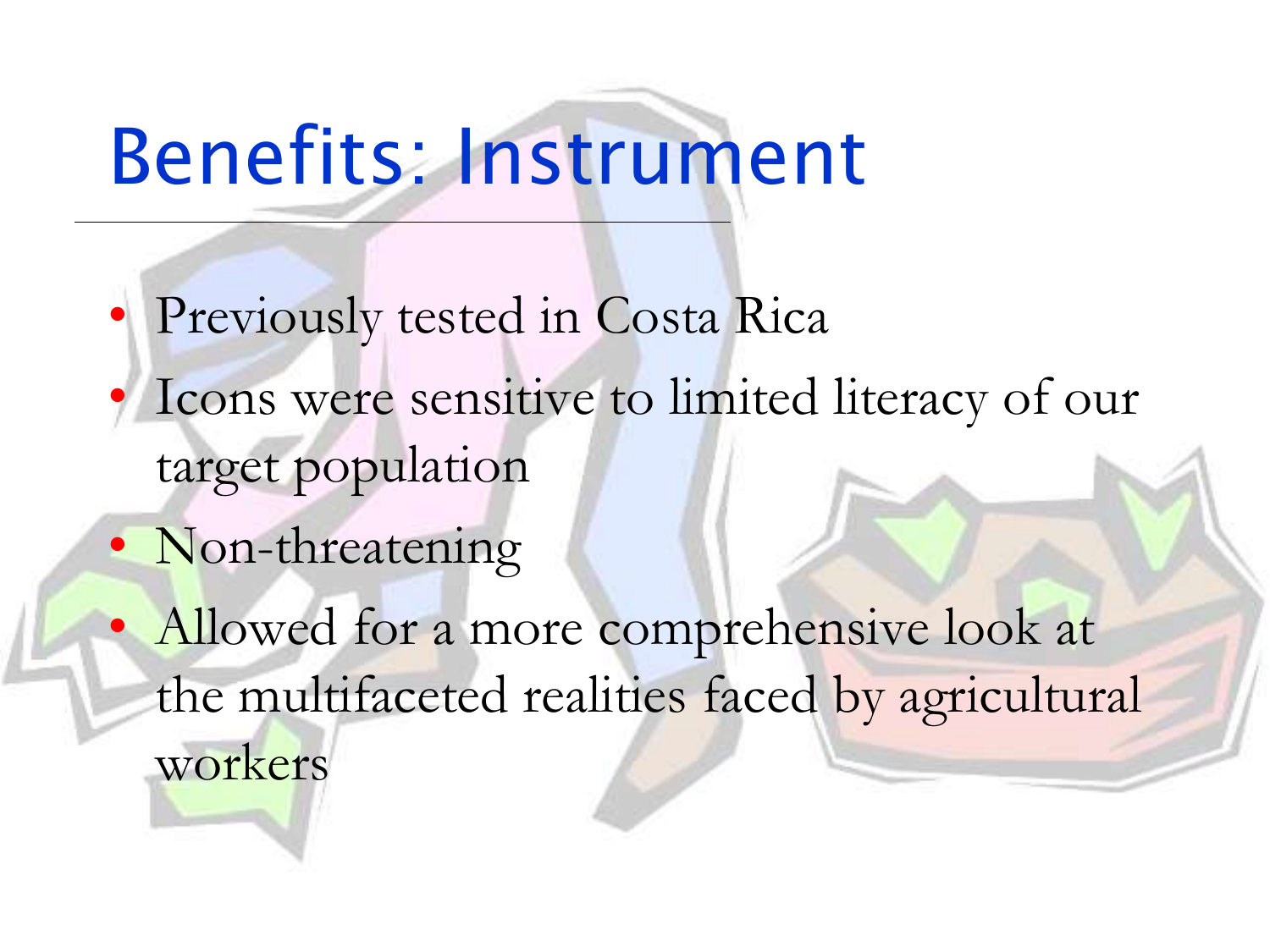#### Risks to Participants:

• Psychological discomfort • Unwanted attention to marginalized members of society • Heightened awareness of hazards without immediate solutions or PPE's provided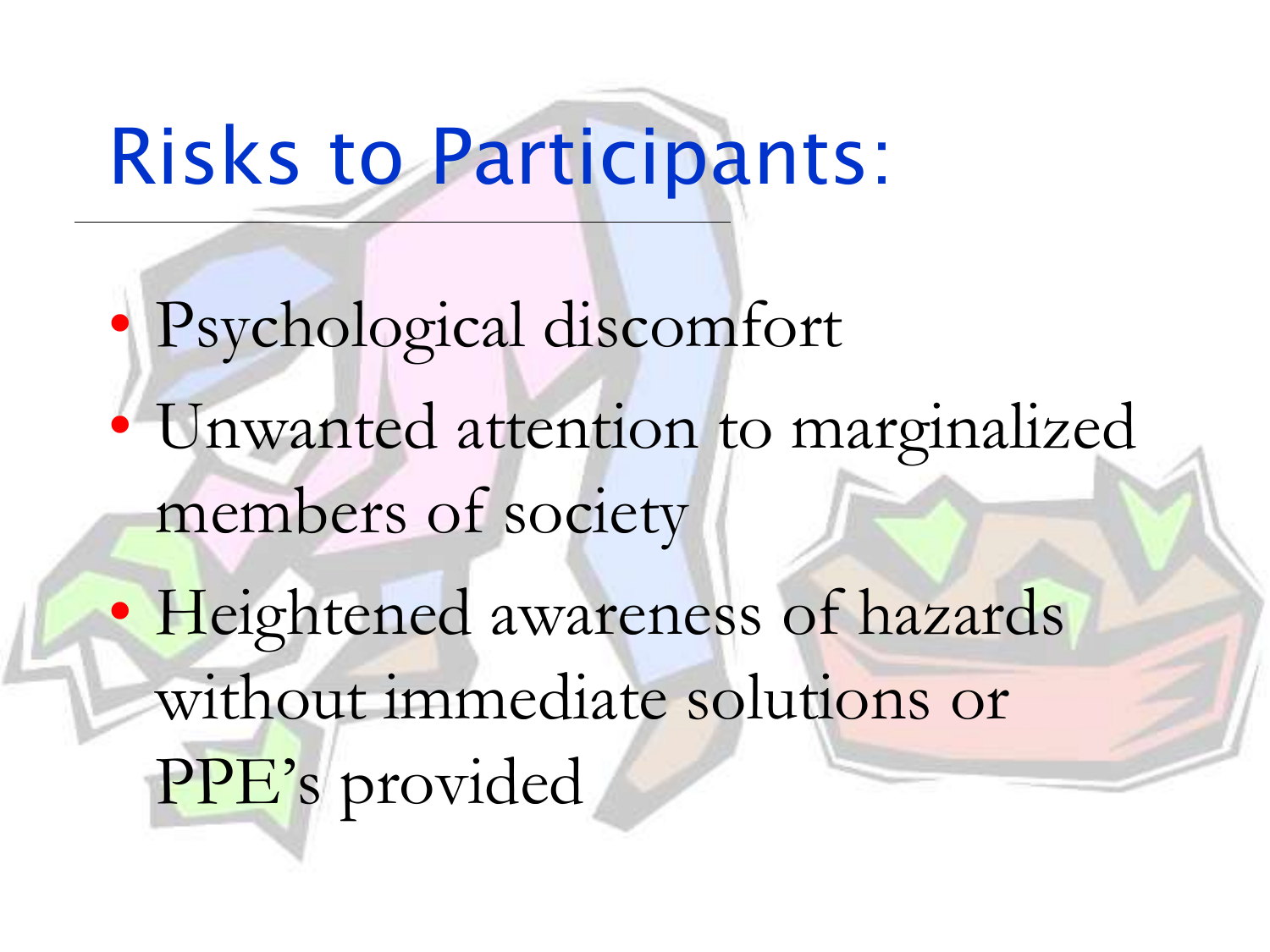#### Limitations: Access

- Difficulty accessing target group –Relatively few workers (crop schedule) –Discrimination
- Inability to secure absolute privacy Researchers felt participants may have been afraid information would reach their employers and other community members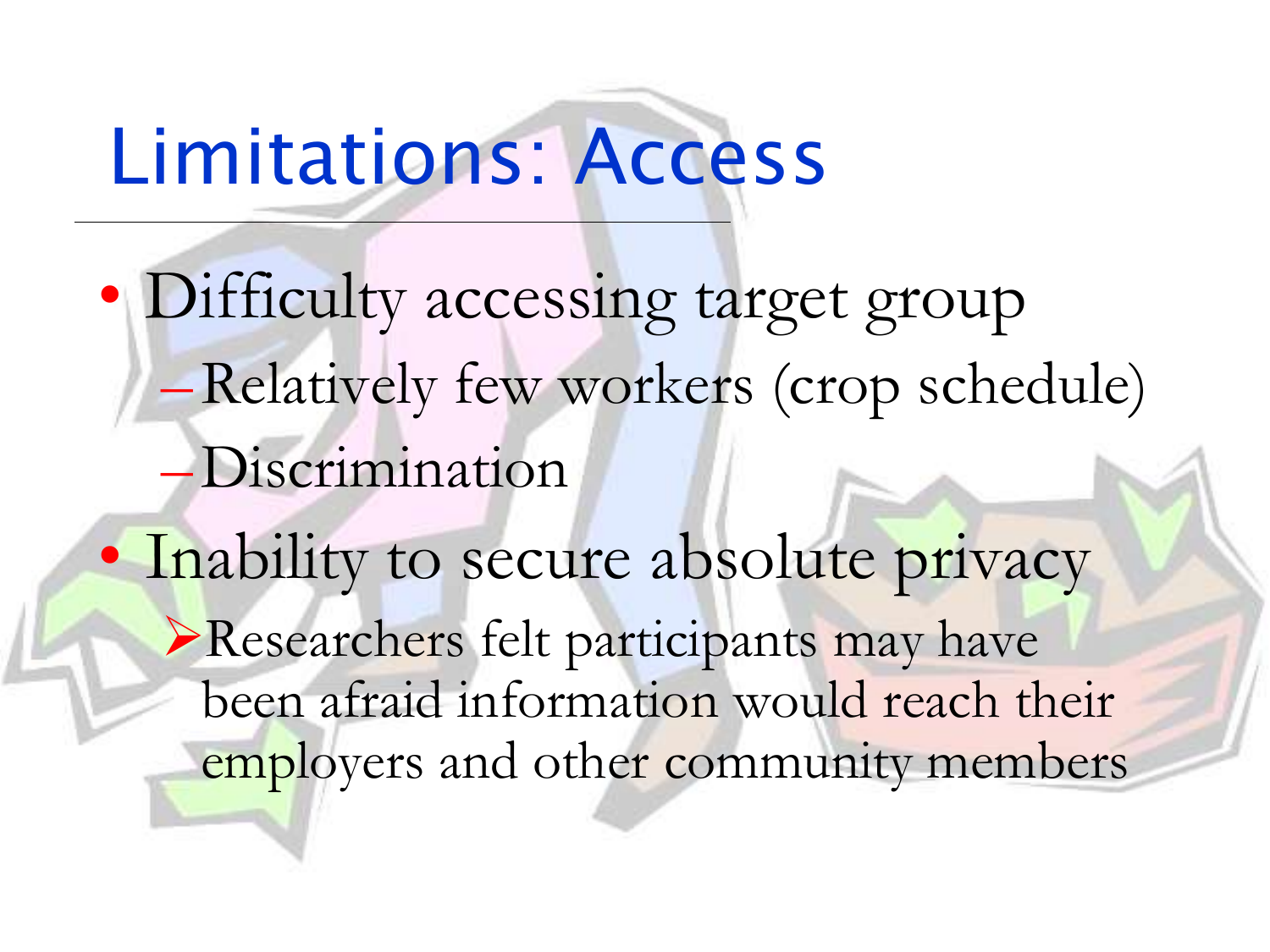#### Limitations: Instrument

• Excessive length and physical involvement needed for instrument • Limited knowledge for question development • Potential inconsistency –Calendar requires practice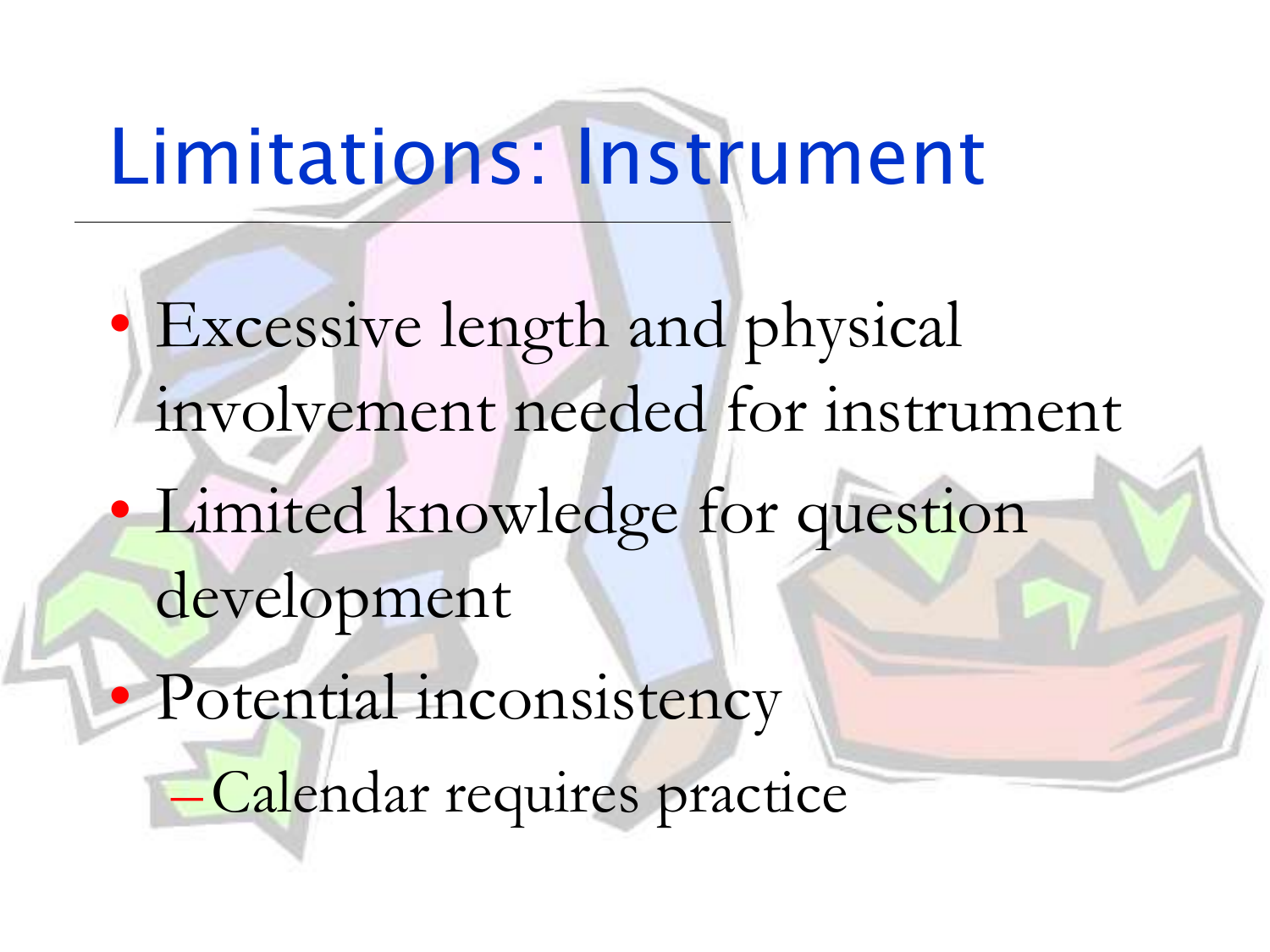#### Recommendations:

• Combine interviews with observation • A comparison study between the Nicaraguan and Costa Rican agricultural workers

- Exposure to hazards
	- **Compensation**
- Education / Job Training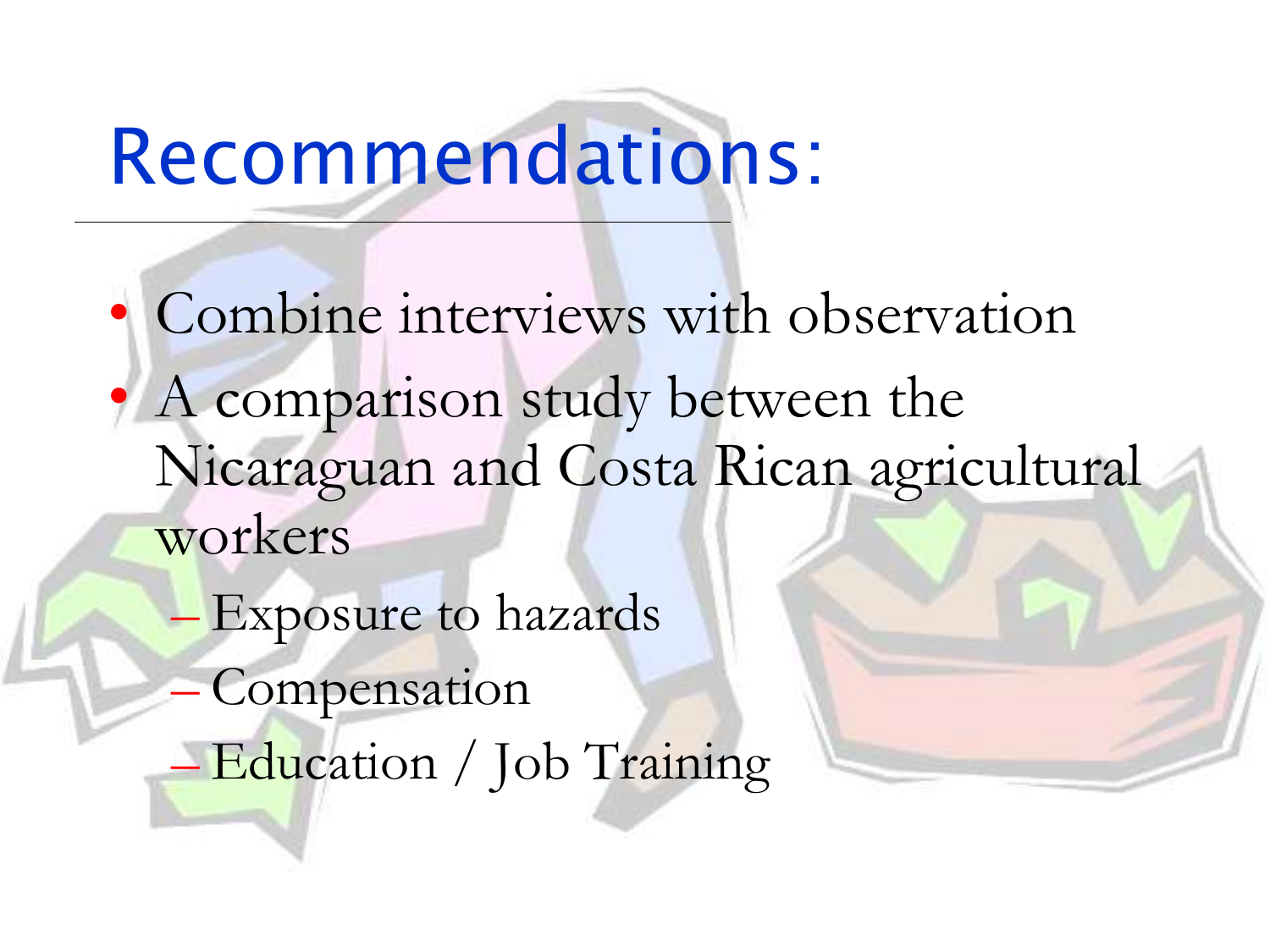#### Recommendations:

• But comparison study would require: – More time spent in community • Establish trust • Gain knowledge – More time per interview • Make appointments • Interview after work Many more participants (for stats)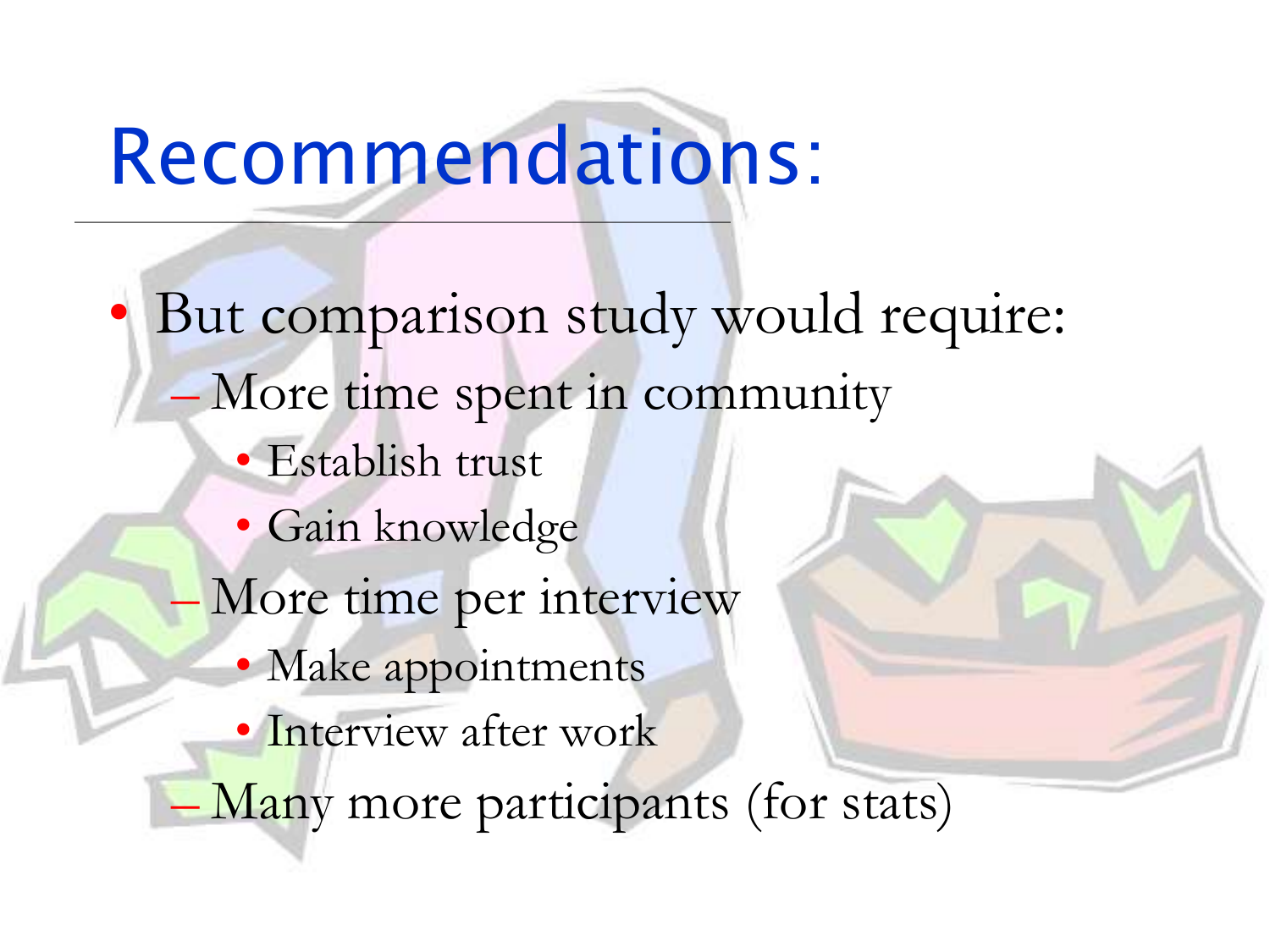#### Acknowledgements:

- **We would like to thank the following individuals and organizations:**
- Elsa Batres Boni, Yamileth Jimenez, Martìn Noghui, Dr. Linda Forst, Dr. Anne Krantz, Dr. Lynn Morgan, Dr. Susan Scrimshaw, Dr. Nadine Peacock, Dr. David Himmelgreen, and Dr. Nancy Romero-Daza.
- Our participants
- The Monteverde Institute, and especially Humberto Brenes